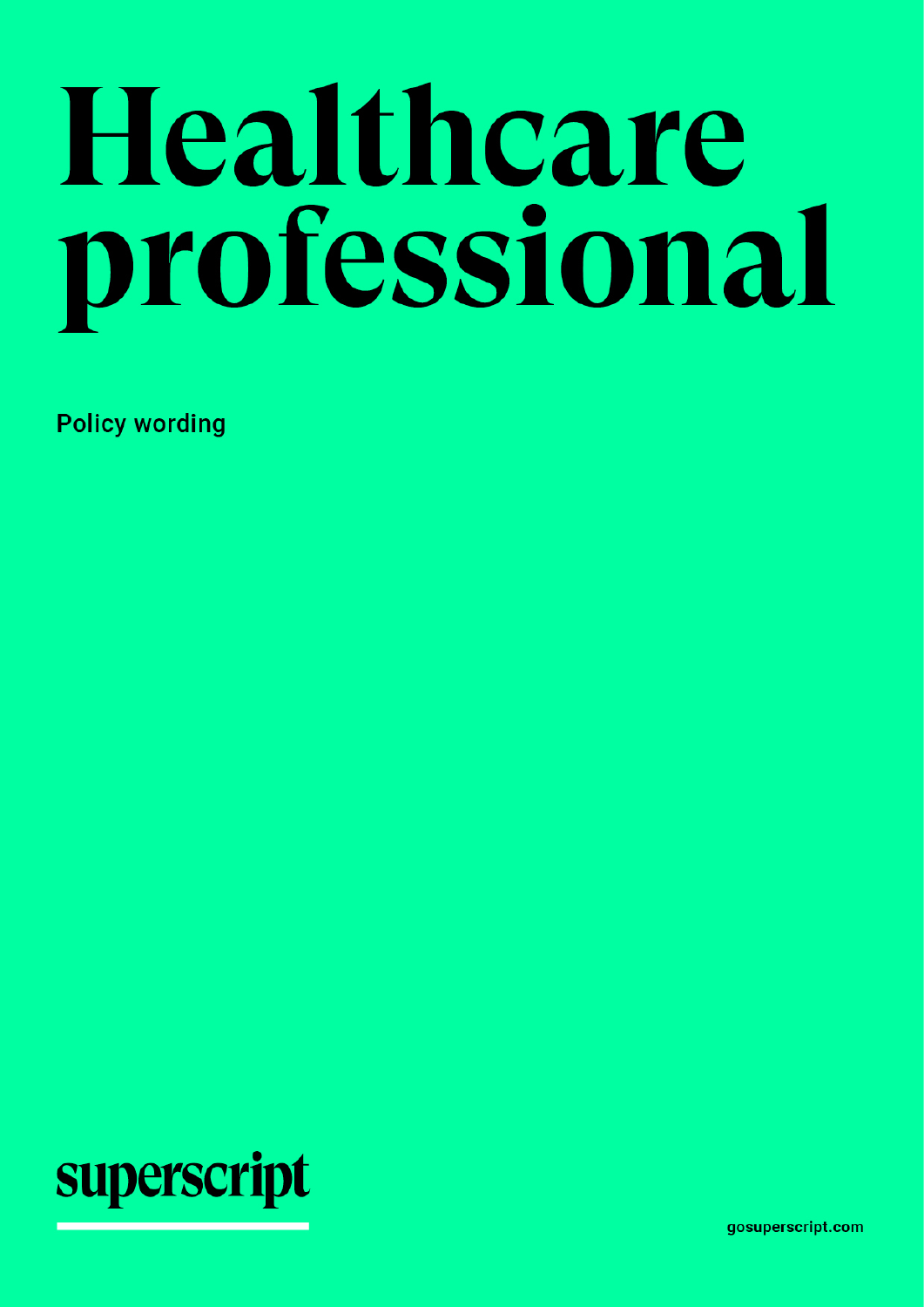

# **The schedule for your healthcare professional covers**

**This Insurance contains some particularly important conditions which the Insured must satisfy or the Insured could lose some or all of the cover provided. Because these are particularly important, the Underwriters want to draw the Insured's attention to them and they will highlight them in bold and capital letters within the Policy.**

**Separately, there is also a warranty that the Insured must pay the premium when it is due, including when any instalment is due. If the Insured fails to do so, then the Insured's cover will be suspended.**

**NOTICE:** This Policy **provides** coverage on a Claims Made and Reported Basis. Except to such extent as may otherwise be provided herein, this insurance applies only to those **Claims** which are first made against the **Insured** and reported in writing to the underwriters during the **Policy Period** or **Extended Reporting Period** (if applicable). **Damages** and **Claims Expenses** shall be applied against the deductible. **Claims Expenses** under this Policy shall reduce and may exhaust the Limits of Liability. Please review the coverage afforded under this Insurance Policy carefully and discuss the coverage hereunder with your insurance agent or broker.

**Underwriters:** Beazley Syndicates 2623/623 at Lloyd's **UMR:** B17921SPR2000004A **Policy Number:** DBE109008838

| Item 1            | <b>Name Insured</b><br><b>MARTHA GASKELL</b><br><b>Address</b><br>5 Meadow Road, Barlaston, Stoke-on-Trent, ST12 9EJ, United Kingdom |                 |
|-------------------|--------------------------------------------------------------------------------------------------------------------------------------|-----------------|
| Item 2            | <b>Policy Period</b><br>Start Date: Wednesday, 27 October 2021<br>Anniversary Date: Wednesday, 26 October 2022                       |                 |
| Item <sub>3</sub> | <b>Insuring Agreements and Extensions Included</b>                                                                                   |                 |
|                   | <b>Insuring Agreement</b>                                                                                                            | <b>Included</b> |
|                   | Insuring Agreement I.A., Medical Malpractice                                                                                         | Yes             |
|                   | Insuring Agreement I.B., Professional Indemnity                                                                                      | Yes             |
|                   | Insuring Agreement I.C., Public/General Liability                                                                                    | Yes             |
|                   | Insuring Agreement I.D., Product Liability                                                                                           | <b>No</b>       |
|                   | Insuring Agreement I.E., Loss of Documents                                                                                           | Yes             |
|                   | Insuring Agreement I.F., Breach of Professional Confidentiality                                                                      | Yes             |
|                   | Insuring Agreement I.G., Libel and Slander                                                                                           | Yes             |
|                   | Insuring Agreement I.H., Inquest Costs                                                                                               | Yes             |

This insurance is arranged and administered by Superscript and underwritten by Beazley Syndicates 2623/623 at Lloyd's.

Superscript is a trading name of Enro Limited, registered in England and Wales 9265254.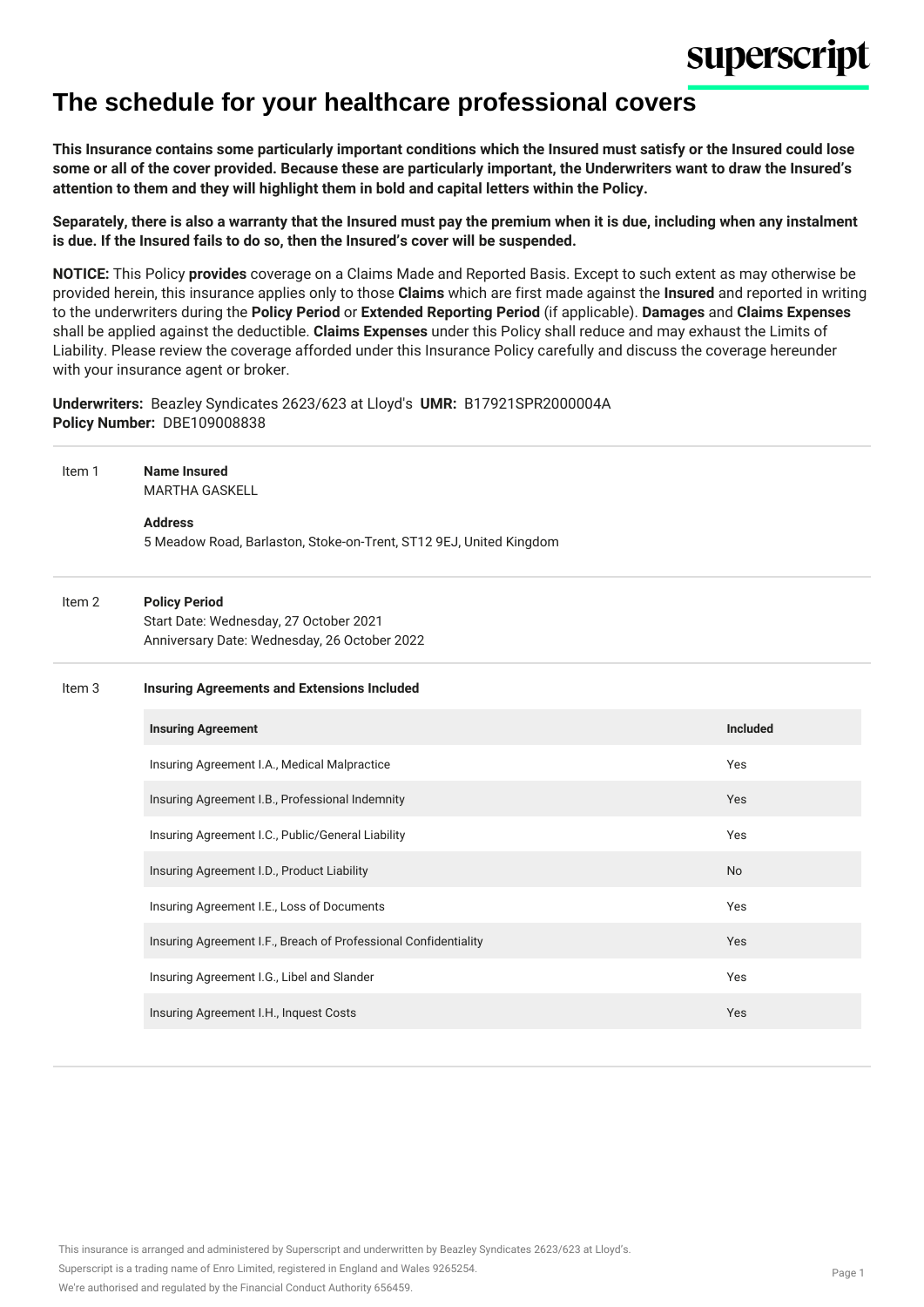### Item 4 **Limits of Liability**

|         | 1. Medical Malpractice<br>Limit of Liability for Insuring Agreement I.A., (Medical Malpractice)<br>Each Claim including Claims Expenses GBP 1,000,000                                       |  |
|---------|---------------------------------------------------------------------------------------------------------------------------------------------------------------------------------------------|--|
|         | 2. Professional Indemnity<br>Limit of Liability for Insuring Agreement I.B., (Professional Indemnity)<br>Each Claim including Claims Expenses GBP 1,000,000                                 |  |
|         | 3. Public/General Liability<br>Limit of Liability for Insuring Agreement I.C., (Public/General Liability)<br>Each Claim including Claims Expenses GBP 1,000,000                             |  |
|         | 4. Product Liability<br>Limit of Liability for Insuring Agreement I.D., (Product Liability)<br>Each Claim including Claims Expenses GBP 0                                                   |  |
|         | 5. Loss of Documents<br>Limit of Liability for Insuring Agreement I.E., (Loss of Documents)<br>Each Claim including Claims Expenses GBP 1,000,000                                           |  |
|         | 6. Breach of Professional Confidentiality<br>Limit of Liability for Insuring Agreement I.F., (Breach of Professional Confidentiality)<br>Each Claim including Claims Expenses GBP 1,000,000 |  |
|         | 7. Libel and Slander<br>Limit of Liability for Insuring Agreement I.G., (Libel and Slander)<br>Each Claim including Claims Expenses GBP 1,000,000                                           |  |
|         | 8. Inquest Costs<br>Limit of Liability for Insuring Agreement I.G., (Inquest Costs)<br>Each Inquest GBP 25,000                                                                              |  |
|         | 9. Policy Aggregate Limit of Liability including Claims Expenses GBP 1,000,000                                                                                                              |  |
| Item 5  | <b>Deductible</b><br>Each Claim including Claims Expenses GBP 250                                                                                                                           |  |
| Item 6  | <b>Gross Premium</b><br>GBP £5.42 plus Insurance Premium Tax (12%) GBP £0.65 = GBP £6.07 total payable, due each month (GBP £72.84<br>total payable annually) by the Named Insured          |  |
| Item 7  | <b>Extended Reporting Period</b><br>N/A                                                                                                                                                     |  |
| Item 8  | <b>Retroactive Date</b><br>Unlimited                                                                                                                                                        |  |
| Item 9  | Notifications under this policy<br>claims@gosuperscript.com                                                                                                                                 |  |
| Item 10 | <b>Insured's business</b><br><b>Complementary Therapies</b>                                                                                                                                 |  |
| Item 11 | Currency<br>GBP                                                                                                                                                                             |  |

This insurance is arranged and administered by Superscript and underwritten by Beazley Syndicates 2623/623 at Lloyd's.

Superscript is a trading name of Enro Limited, registered in England and Wales 9265254.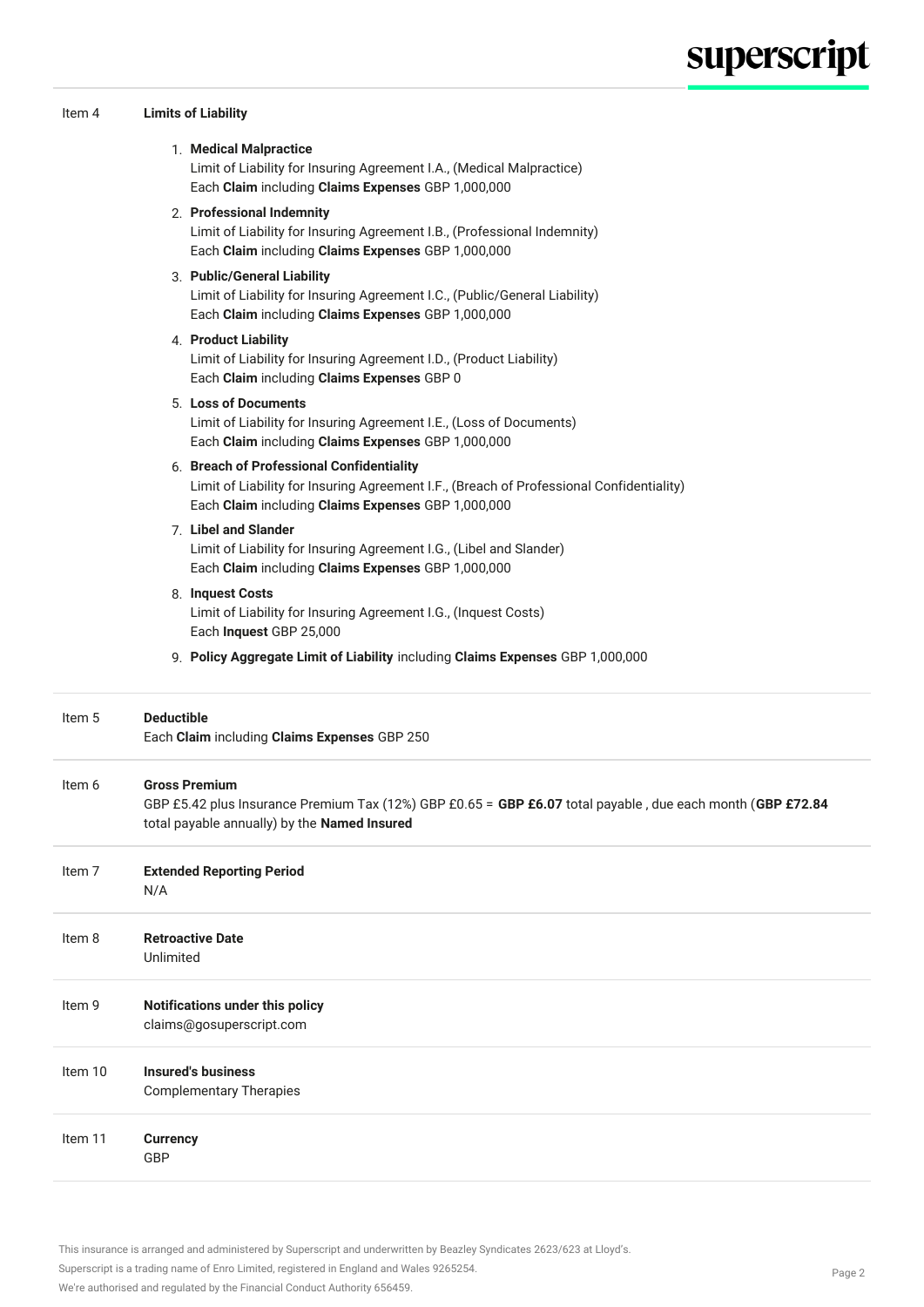| Item 12 | <b>Medical Practitioners</b><br>N/A                                                                                                                                                             |  |
|---------|-------------------------------------------------------------------------------------------------------------------------------------------------------------------------------------------------|--|
| Item 13 | <b>Subsidiaries and Joint Ventures</b><br>N/A                                                                                                                                                   |  |
| Item 14 | <b>Additional Medical Practitioners</b><br>N/A                                                                                                                                                  |  |
| Item 15 | <b>Additional Other Staff</b><br>N/A                                                                                                                                                            |  |
| Item 16 | Jurisdictional Limits (countries where the claim is first made against the Insured)<br>Great Britain, Northern Ireland, Isle of Man and Channel Islands                                         |  |
| Item 17 | <b>Endorsements Effective at Inception</b><br>The following endorsements modify this policy and shall be read as if incorporated within it.<br>All other terms and conditions remain unchanged. |  |
|         | <b>Automatic Renewal</b><br>This Policy will automatically renew for a period of one year on expiring terms unless:                                                                             |  |
|         | 1. the Policy has been cancelled in accordance with condition XVII (COOLING OFF PERIOD AND CANCELLATION);                                                                                       |  |
|         | 2. the Underwriters have given the Insured 30 days written notice that the Policy will not automatically renew;                                                                                 |  |
|         | 3. the Underwriters have given the Insured not less than 45 days written notice that the Policy will automatically<br>renew on different terms; or                                              |  |
|         | 4. the Insured has given the Underwriters 30 days written notice that the Policy should not automatically renew.                                                                                |  |

### **Statement of Fact**

The Statement of Fact details the information relied on by Underwriters to calculate the premium and terms of this **Policy**. The **Insured** must notify the Underwriters if any of the information detailed in the Statement of Fact is or becomes incorrect or incomplete and no amendments to the Statement of Fact will apply unless confirmed in writing by the Underwriters.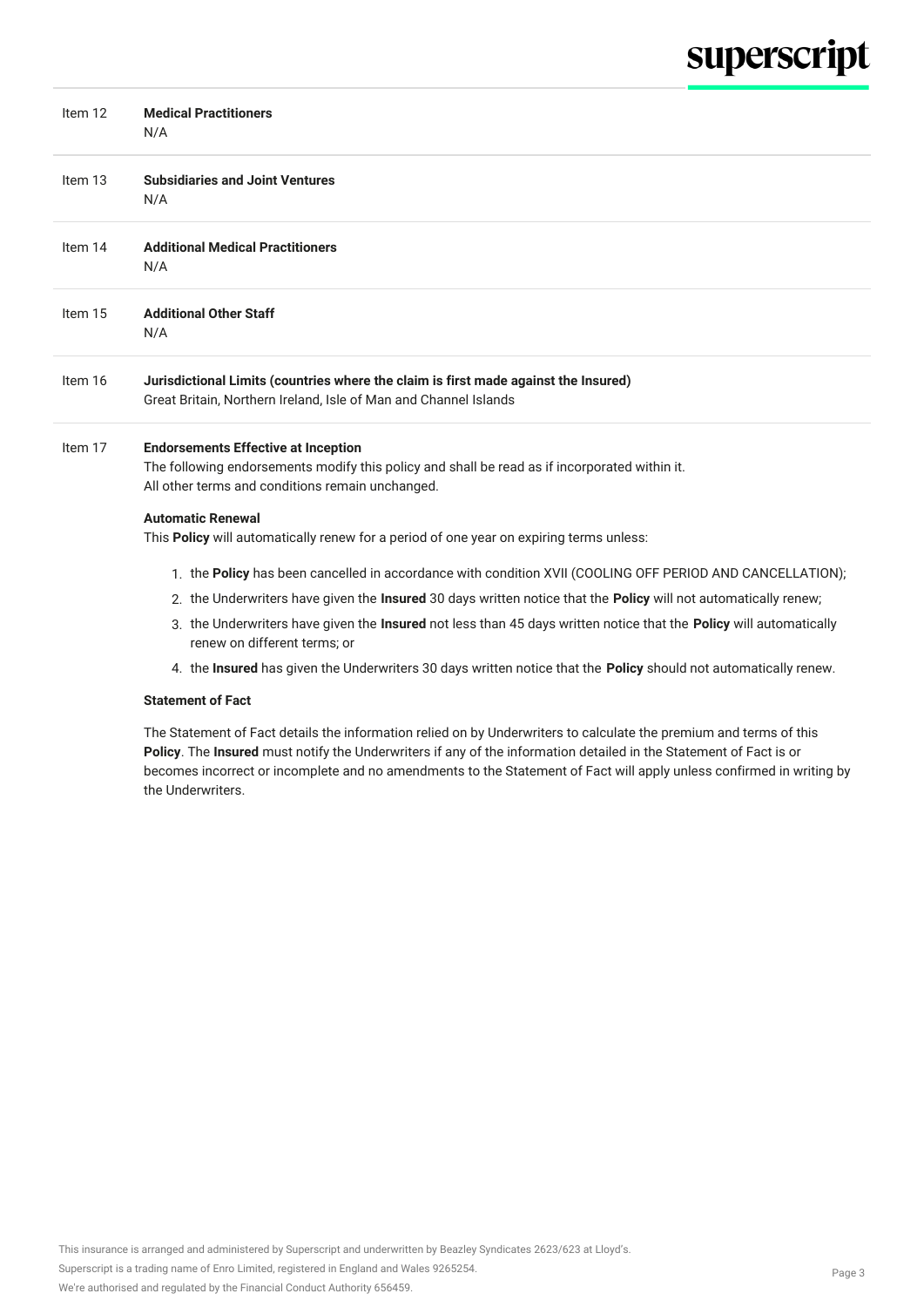## **Endorsements**

The following endorsements modify this policy and shall be read as if incorporated within it.

All other terms and conditions remain unchanged.

### **Named Insured Facilities Endorsement**

### **Named Insured Facilities Definition**

Section II, Definitions Named Insured's Facilities is deleted and replaced with the following:

**Named Insured's Facilities** means all locations at which the **Insured's Business** is rendered, or fail to be rendered, by an **Insured**, acting within the scope of that person's duties to the **Named Insured**.

### **Pregnancy Massage Endorsement**

### **Important Condition applicable to Pregnancy Massages**

This is an **Important Condition** and cover under this Policy for **Claims** arising out of the performing of pregnancy massages will not be available unless this condition has been complied with.

The **Named Insured** shall ensure that throughout the **Policy Period** when the **Insured** is performing massages on client's that are pregnant that the following conditions are complied with:

- a. Consent of the client's General Practitioner or Midwife's is to be obtained prior to treatment, such consent is to be filed within the client's records, if the client has a previous history or has a current diagnosis of one or more of the following:
	- i. High risk pregnancy;
	- ii. Pregnancy induced hypertension-(PIH);
	- iii. Preeclampsia;
	- iv. Previous pre-term labor;
	- v. Experiencing severe swelling, high blood pressure, or sudden, severe headaches.
- b. Massage treatments will not include:
	- i. massaging over the abdominal area; and
	- ii. massaging of the pressure points on both sides of the ankles and wrists/webbing between thumb and index finger. (These areas are known to stimulate the pelvic muscles and uterus which may bring on a contraction especially to those at a higher risk are woman you have experienced pre-term contractions or consistent Braxton-Hicks contractions.)
- c. Massage treatments only to be performed on client's after the first 12 weeks (first trimester) of the client's pregnancy. No massage treatment will be performed on a client during the first 12 weeks (first trimester) of the client's pregnancy this is due to the increased statistics for miscarriage associated with the first 12 weeks of pregnancy.

Superscript is a trading name of Enro Limited, registered in England and Wales 9265254.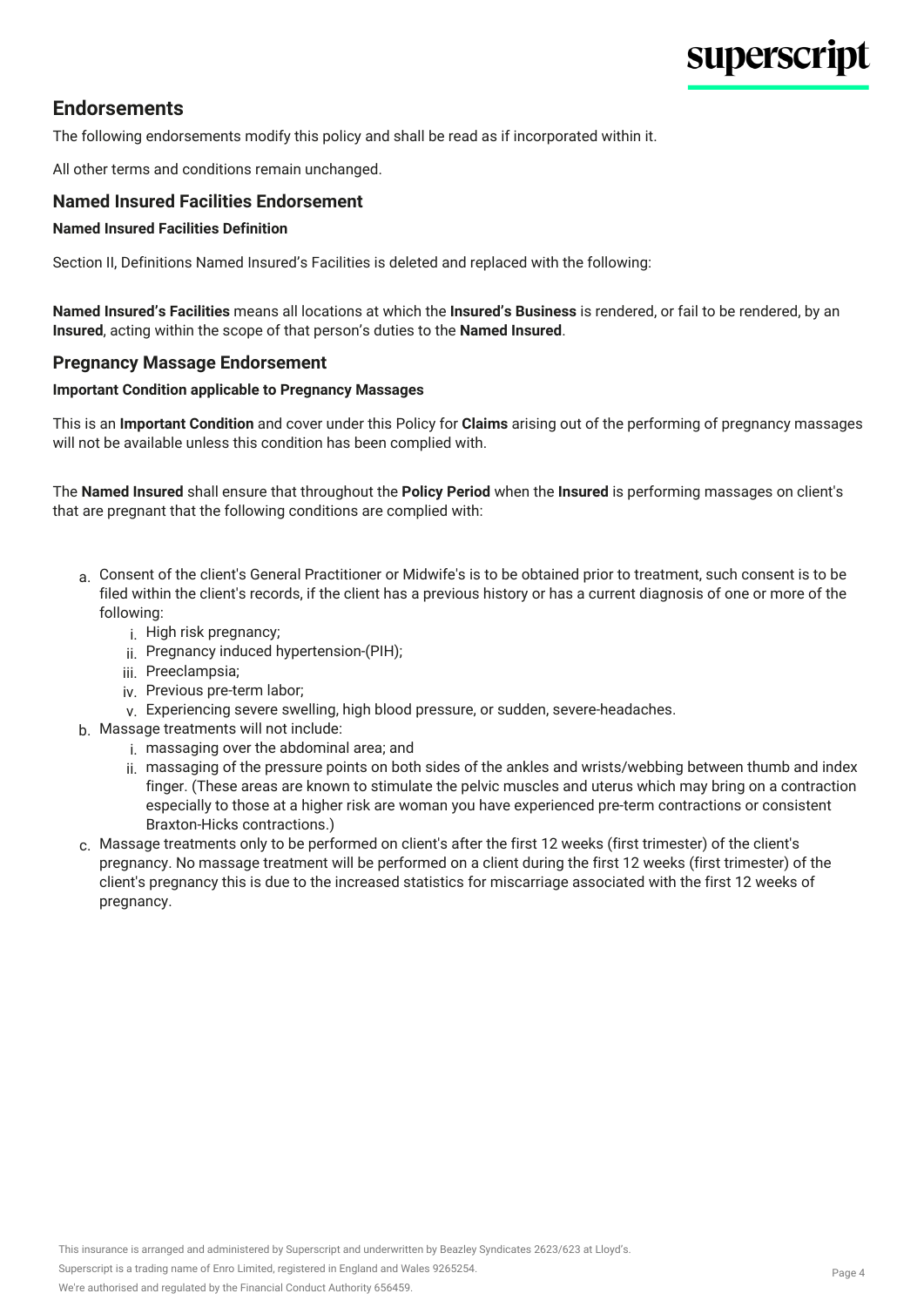# **Healthcare professional insurance**

**This Insurance contains some particularly important conditions which the Insured must satisfy or the Insured could lose some or all of the cover provided. Because these are particularly important, the Underwriters want to draw the Insured's attention to them and they will highlight them in bold and capital letters within the Policy.**

**Separately, there is also a warranty that the Insured must pay the premium when it is due, including when any instalment is due. If the Insured fails to do so, then the Insured's cover will be suspended.**

**NOTICE:** This Policy provides coverage on a Claims Made and Reported Basis. Except to such extent as may otherwise be provided herein, this insurance applies only to those **Claims** which are first made against the **Insured** and reported in writing to the Underwriters during the **Policy Period** or **Extended Reporting Period** (if applicable). **Damages** and **Claims Expenses** shall be applied against the deductible. **Claims Expenses** under this **Policy** shall reduce and may exhaust the Limits of Liability. Please review the coverage afforded under this Insurance **Policy**  carefully and discuss the coverage hereunder with your insurance agent or broker.

In consideration of the payment of premium, the Underwriters agree with the **Named Insured** to provide the insurance coverage where specified as purchased in Item 3 of the Schedule, as follows:

### **I. INSURING AGREEMENTS**

Subject to the Limit of Liability, exclusions, conditions, limitations and other terms of this **Insurance**, the Underwriters agree:

### A. Medical Malpractice

To pay on behalf of the **Insured Damages** and **Claims Expenses** which the **Insured** shall become legally obligated to pay in respect of any **Claim** first made against any **Insured** and reported in writing to the Underwriters during the **Policy Period** or any **Extended Reporting Period** (if applicable) arising out of a **Malpractice Incident** which occurred on or after the **Retroactive Date** and before the end of the **Policy Period.**

### B. Professional Indemnity

To pay on behalf of the **Insured Damages** and **Claims Expenses** which the **Insured** shall become legally obligated to pay in respect of any **Claim** first made against any **Insured** and reported in writing to the Underwriters during the **Policy Period** or any **Extended Reporting Period** (if applicable) arising out of financial loss to third parties caused by any negligent act, error or omission committed by the **Insured** in or about the conduct of the **Insured's Business** and which occurred on or after the **Retroactive Date** and before the end of the **Policy Period**.

### C. Public/General Liability

To pay on behalf of the **Insured Damages** and **Claims Expenses** which the **Insured** shall become legally obligated to pay in respect of any **Claim** first made against any **Insured** and reported in writing to the Underwriters during the **Policy Period** or any **Extended Reporting Period** (if applicable) arising out of **Bodily Injury** and/or **Property Damage** caused by an **Accident** in connection with the **Insured's Business** which occurred on or after the Retroactive Date stated in Item 8. of the Schedule and before the end of the **Policy Period**.

### D. Product Liability

To pay on behalf of the **Insured Damages** and **Claims Expenses** which the **Insured** shall become legally obligated to pay in respect of any **Claim** first made against any **Insured** and reported in writing to the Underwriters during the **Policy Period** or any **Extended Reporting Period** (if applicable) arising out of **Bodily Injury** and/or **Property Damage** caused by an **Accident** in the course of the **Insured's Business** and in relation to the **Insured's Products** which occurred on or after the Retroactive Date stated in Item 8. of the Schedule and before the end of the **Policy Period**.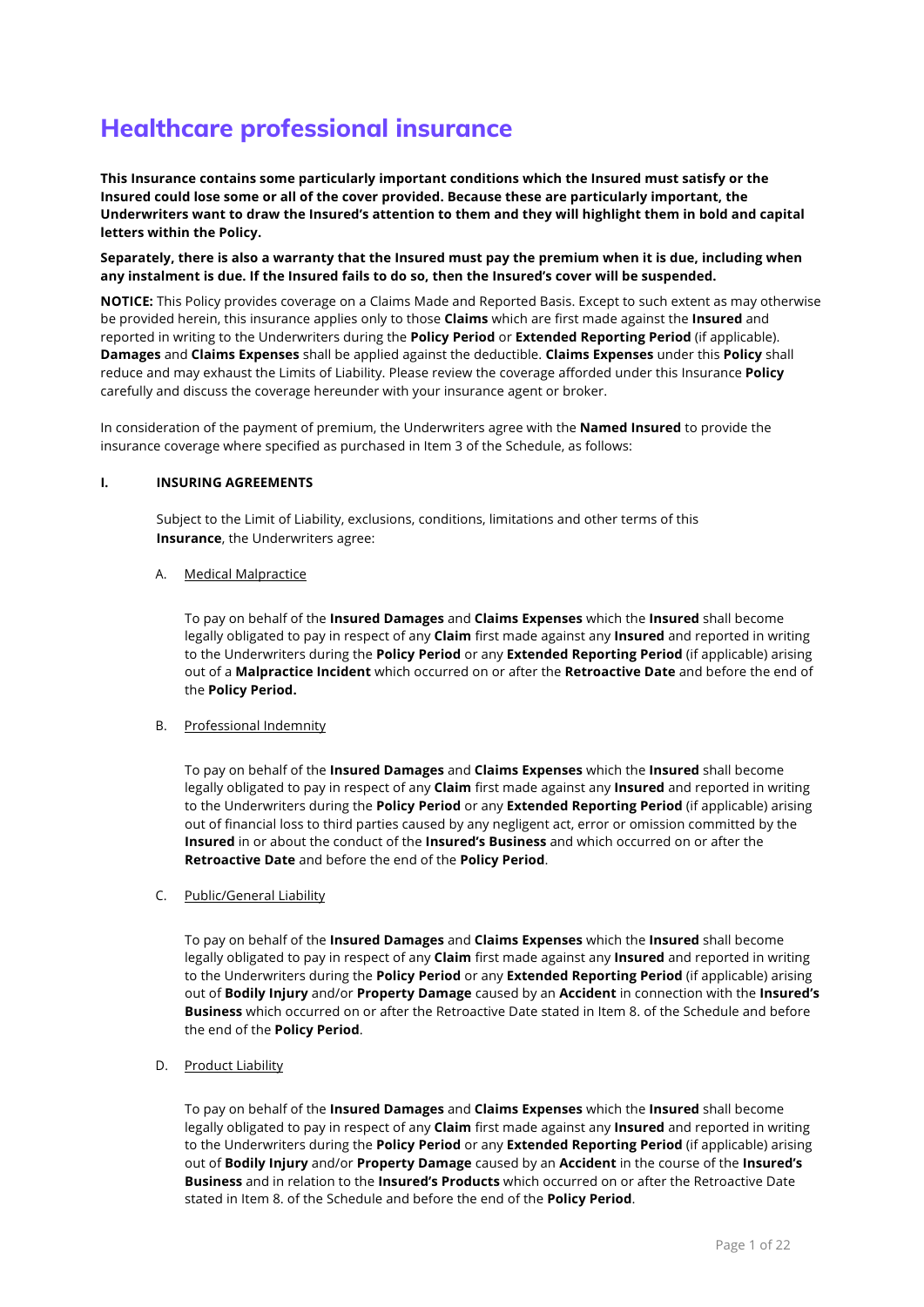### E. Loss of Documents

To pay on behalf of the **Insured Damages** and **Claims Expenses** which the **Insured** shall become legally obligated to pay in respect of any **Claim** first made against any **Insured** and reported in writing to the Underwriters during the **Policy Period** or any **Extended Reporting Period** (if applicable) arising out of the destruction, irrevocable damage or loss of any **Documents,** the property of or entrusted to the **Insured,** occurring during the **Policy Period** and in or about the conduct of the **Insured's Business**.

The Underwriters will indemnify the **Insured** all costs and expenses incurred by the **Insured** with the written consent of Underwriters in replacing or restoring such **Documents,** provided such costs and expenses are supported by bills and accounts.

### F. Breach of Professional Confidentiality

To pay on behalf of the **Insured Damages** and **Claims Expenses** which the **Insured** shall become legally obligated to pay in respect of any **Claim** first made against any **Insured** and reported in writing to the Underwriters during the **Policy Period** or any **Extended Reporting Period** (if applicable) arising out of a breach of professional confidentiality in or about the conduct of the **Insured's Business** which occurred on or after the **Retroactive Date** and before the end of the **Policy Period.**

### G. Libel and Slander

To pay on behalf of the **Insured Damages** and **Claims Expenses** which the **Insured** shall become legally obligated to pay in respect of any **Claim** first made against any **Insured** and reported in writing to the Underwriters during the **Policy Period** or any **Extended Reporting Period** (if applicable) arising out of libel and/or slander committed on or after the **Retroactive Date** and before the end of the **Policy Period** without malice by reason of words written or uttered by the **Insured** in or about the conduct of the **Insured's Business.**

In the event of a **Claim** the **Insured** shall, upon the reasonable request of the Underwriters, issue an apology and expression of regret, the form and content of which are to be approved by the Underwriters. If on receipt of such a request from the Underwriters the **Insured** refuses to issue such an apology and expression of regret, the Underwriters shall not be liable to defend or pay on behalf of the **Insured Damages, Claims Expenses** or any other costs incurred after the date of such refusal.

### H. Inquest Costs

To indemnify the **Insured** the costs of legal representation at any **Inquest** occurring and notified in writing to the Underwriters during the **Policy Period,** involving the **Insured** and in respect of unexpected deaths occurring and notified in writing to the Underwriters during the **Policy Period** and which may give rise to a **Claim** under Insuring Agreement I.A., (Medical Malpractice) of this Policy.

### **II. DEFINITIONS**

Words in bold face type shall have the meanings defined below or as the context may require.

- A. **Accident** means an event or happening, including continuous or repeated exposure to substantially the same general harmful conditions, which involves one or more persons or entities;
- B. **Bodily Injury** means physical injury (including death at any time resulting therefrom), mental injury, mental illness, mental anguish, shock, sickness, disease or disability;
- C. **Business** means the ordinary course of practice of the professional or occupational activities of the business as stated in Item 10. of the Schedule.
- D. **Circumstance** means any complaint, criticism, problem, act, error, omission or event happening on or after the **Retroactive Date** but prior to the end of the **Policy Period**, which appears likely to the **Insured** to result in a **Claim**.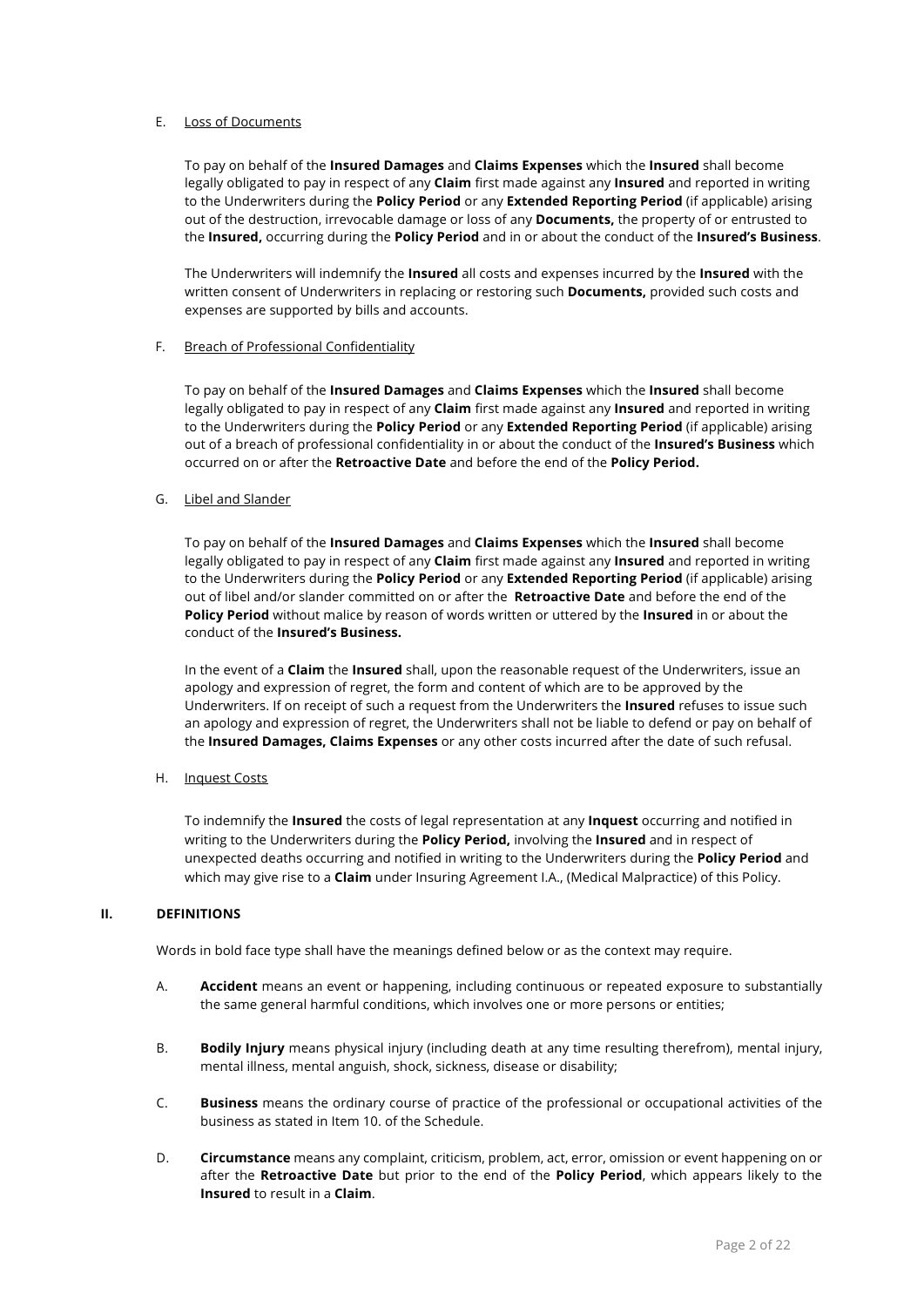E. **Claim** means a written notice received by any **Insured** during the **Policy Period** or **Extended Reporting Period** of an intention to hold the **Insured** responsible for compensation in **Damages**  including the service of legal proceedings, or the institution of arbitration or mediation or similar proceedings, or a written request to toll or waive a statute of limitation against any of the **Insureds**.

Multiple **Claims** arising from the same or a series of related or repeated **Malpractice Incidents,**  acts, errors, or omissions, **Accidents,** libel, slander, loss of **Documents,** breaches of professional confidentiality, other incidents or events or from any continuing **Malpractice Incidents,** acts, errors, omissions, **Accidents,** libel, slander, loss of **Documents,** breaches of professional confidentiality, other incidents or events shall be considered a single **Claim** for the purposes of this Policy, irrespective of the number of claimants or **Insureds** involved in the **Claim**. All such **Claims** shall be deemed to have been made at the time of the first such **Claim**.

- F. **Claims Expenses** means reasonable legal and necessary experts' fees, costs and expenses incurred in the defence of a **Claim** that have been specifically consented to by the Underwriters. **Claims Expenses**  do not include:
	- 1. remuneration, salaries, wages, overhead, fees or benefits of any **Insured**; or
	- 2. costs of complying with any regulatory orders, settlements, judgments, or any non- monetary, injunctive, declaratory or administrative relief.
- G. **Damages** means a monetary judgment, award or settlement, otherwise covered by this **Policy** and subject to the Limit of Liability, which an **Insured** is legally obliged to pay as a result of a **Claim**, including interest (unless punitive in nature) and a claimant's legal costs (if taxed, or agreed by the Underwriters).

**Damages** do not include:

- 1. future profits, restitution, disgorgement of unjust enrichment or profits by an **Insured**;
- 2. return or offset of fees, charges or commissions charged by or owed to an **Insured** for goods or services already provided or contracted to be provided;
- 3. fines, sanctions, restitution, taxes, or penalties, whether pursuant to any civil or criminal law or statute;
- 4. costs incurred by the **Insured** to correct, re-perform or complete any services in or about the **Insured's Business;**
- 5. discounts, coupons, prizes, awards or other incentives offered to the **Insured's** customers or clients;
- 6. liquidated damages to the extent that such damages exceed the amount for which the **Insured**  would have been liable in the absence of such liquidated damages agreement;
- 7. damages deemed uninsurable by law;
- 8. the costs of complying with orders or agreements for equitable relief, injunctive relief, declarative relief or any other relief or recovery other than a monetary judgment, award or settlement; or
- 9. punitive, exemplary (except in Scotland) or multiplied portions of compensation, whether imposed by law or comprising a portion or all of any monetary judgment, award or settlement.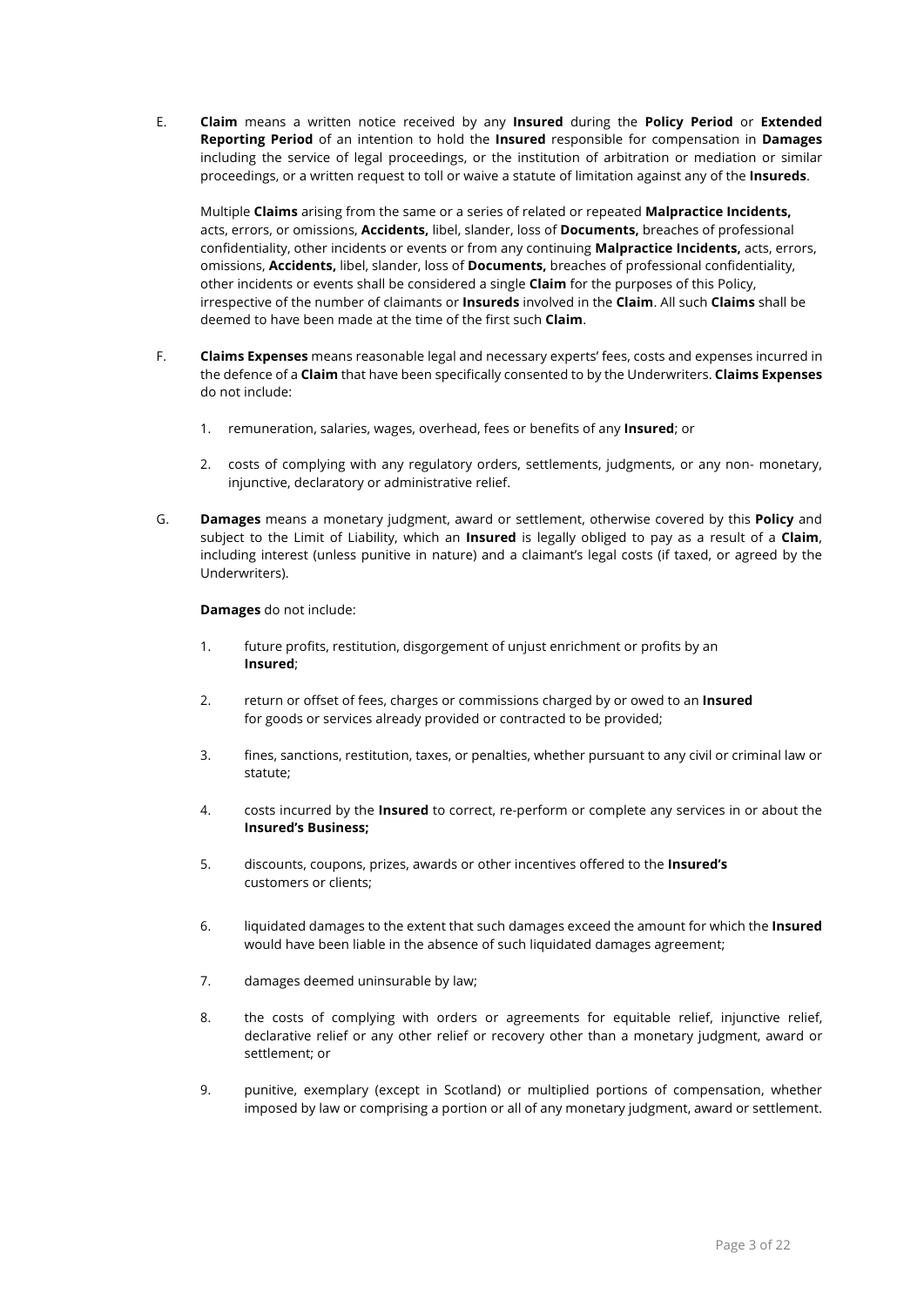- H. **Documents** means deeds, wills, maps, plans, non-medical records, books, letters, certificates, forms and documents of any nature whether written, printed or reproduced by any other method, and does not include bearer bonds, coupons, tickets, bank notes, currency notes, negotiable instruments, medical records or any digital or computer records.
- I. **Employee** means any person employed by the **Named Insured** to perform services under a contract of service with the **Named Insured**, whose status as such can be verified by documentation existing at the time of the relevant **Malpractice Incident**, negligent act, error or omission, **Accident,** libel, slander, loss of **Documents,** breach of confidentiality, other incident or event and includes:
	- 1. any person hired by or seconded to the **Named Insured** including agency staff, staff locums, any person with a zero hour contract, and/or any **Volunteer** or intern or those obtaining work experience (or similar); and
	- 2. any person whilst on a course of study with the **Named Insured**;

but only whilst such persons are acting within the scope of their duties for the **Insured**. **Employee**  does not include any **Medical Practitioner**, whether or not employed by the **Named Insured**, unless specified in Item 12. of the Schedule or otherwise agreed and endorsed on this **Policy** and additional premium paid. **Employee** does not include any independent or self-employed contractor or individual;

- J. **Extended Reporting Period** means the period of time (specified in Item 7.b of the Schedule) after the end of the **Policy Period** for reporting **Claims** made against the **Insured** during the **Policy Period** or the **Extended Reporting Period**, arising out of **Malpractice Incidents,** negligent acts, errors or omissions, **Accidents,** libel, slander, breaches of confidentiality, incidents or events which take place on or after the **Retroactive Date** and prior to the end of the **Policy Period** or loss of **Documents**  occurring during the **Policy Period.**
- K. **Good Samaritan Act** means those services performed in rendering, or failing to render, without remuneration, emergency medical treatment at the scene of a medical emergency, accident or disaster by any **Insured** who is present either by chance or in response to any general emergency call, but excluding such treatment performed on the **Named Insured's Facilities**.
- L. **Inquest** means any coroner's inquest or inquiry commenced in the exercise of the coroner's powers over the **Insured** in relation to a **Malpractice Incident.**
- M. **Insured** means:
	- 1. the **Named Insured**;
	- 2. any individual (including a principal, partner, director, a member of any Ethics Committee, Medical Director, **Employee** or **Volunteer**) but only whilst acting within the scope of and during the course of his duties for the **Insured,** other than a **Medical Practitioner**;
	- 3. any **Medical Practitioner** who is an **Employee**, but only whilst acting within the scope of and during the course of his duties for the **Named Insured** and only where specified in Item 12. of the Schedule; and
	- 4. any **Subsidiary**, or joint venture (to the extent of the **Named Insured's** percentage participation), if specified in Item 13. of the Schedule.
- N. **Malpractice Incident** means any **Bodily Injury** or death of a **Patient** caused by any negligent act, error or omission committed by the **Insured** in breach of their professional duty in or about the conduct of the **Insured's Business** and which occurred on or after the **Retroactive Date** but prior to the end of the **Policy Period** at the **Named Insured's Facilities** or as part of any **Good Samaritan Act**  which occurred on or after the **Retroactive Date** but prior to the end of the **Policy Period.**
- O. **Medical Practitioner** means a physician, doctor, surgeon or dentist currently qualified and registered with the General Medical Council and/or Irish Medical Council and stated in Item 12. of the Schedule.
- P. **Medical Research Services** means an organised study or test that uses human research subjects to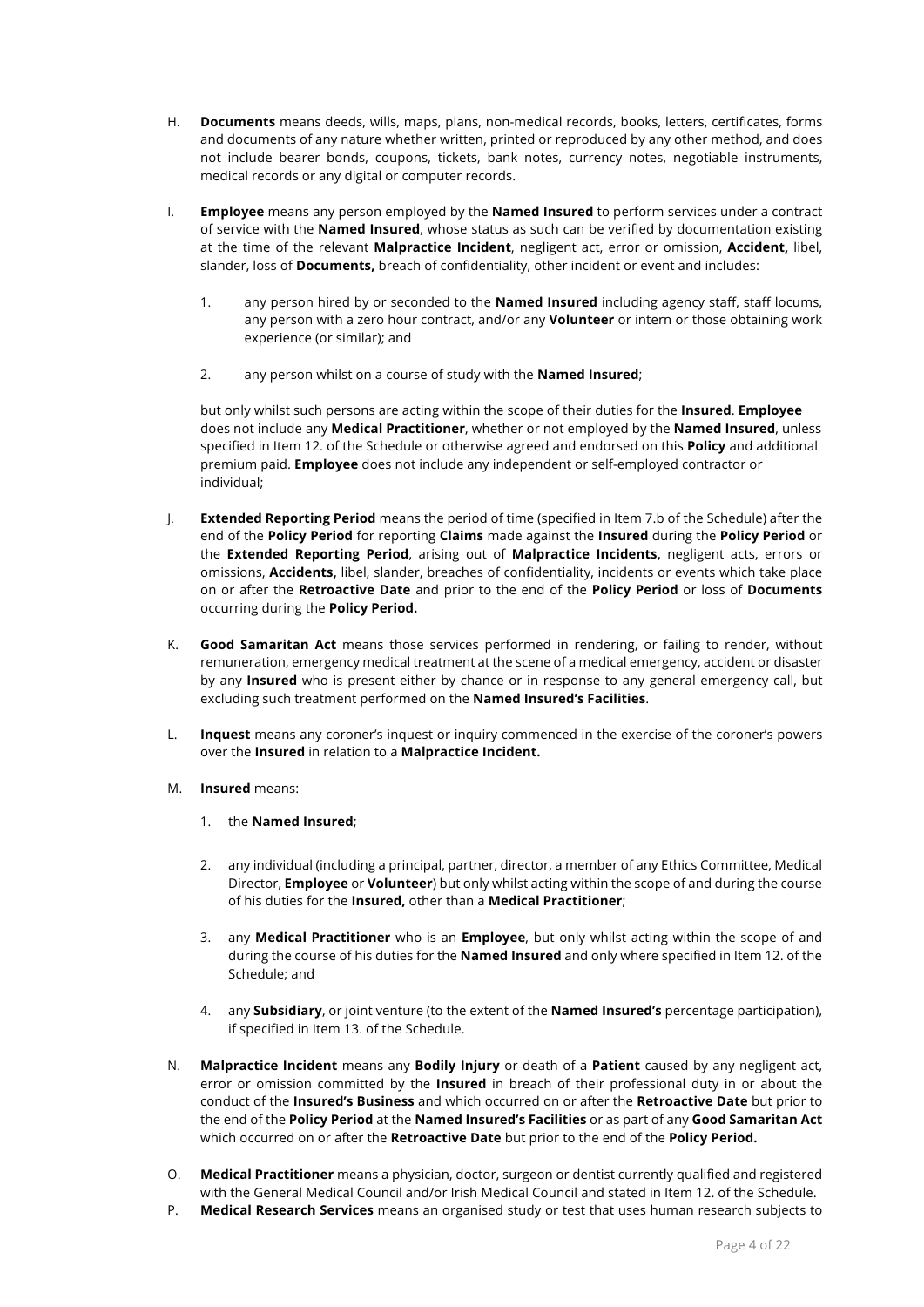establish the effectiveness, bioequivalence, or safety of a medical **Pharmaceutical Drug** or similar product, or to verify the safety and performance of a medical device, under proper conditions of use and including any pre-test assessment;

- Q. **Named Insured** means the entity or person identified in Item 1. of the Schedule;
- R. **Named Insured's Facilities** means all locations at which the **Insured's Business** is rendered, or fail to be rendered, by an **Insured**, acting within the scope of that person's duties to the **Named Insured**  but shall not include the premises of any hospital, clinic, physician office, residential nursing facility or health care provider which is not owned or leased by the **Named Insured**.
- S. **Patient** means any person or human body receiving services by the **Insured** in or about the conduct of the **Insured's Business**.
- T. **Pharmaceutical Drug** means a synthetic or natural chemical recognised by any official regulatory body in the appropriate jurisdiction:
	- 1. intended for use in the diagnosis, cure, mitigation, treatment or prevention of injury, sickness or disease in humans and which affects the structure or functioning of the human body; or
	- 2. which is a component of any **Product**;
- U. **Policy** and **Insurance** means this contract of insurance agreed by the **Named Insured** and the Underwriters on the terms contained in and evidenced by this policy of insurance and the Schedule, including any variations, endorsements, the **Proposal** and any other representation by the **Insured** or on behalf of the **Insured**.
- V. **Policy Period** means the period of time between the Start Date and the Anniversary Date both specified in Item 2. of the Schedule unless terminated earlier, and specifically excludes any **Extended Reporting Period**.
- W. **Pollutants** means any solid, liquid, gaseous or thermal irritant or contaminant, including smoke, vapour, soot, fumes, other air emission, acids, toxic chemicals, alkalis, mould, spores, fungi, germs, odour, waste water, oil or oil product, infectious or medical waste, asbestos or asbestos product, lead or lead product, noise, and electric, magnetic or electromagnetic field chemicals or waste (which includes medical waste and material to be recycled, reconditioned or reclaimed).
- X. **Product** means any products or goods manufactured, sold, supplied, distributed, processed, installed, serviced, repaired, altered, treated or renovated by the **Insured** or anyone on behalf of the **Insured** in connection with the **Insured's Business** provided that such products are not owned by or in the possession or control of the **Insured** at the time of any actual or alleged **Malpractice Incident, Accident,** negligent act, error or omission, libel, slander, loss of **Documents,** breach of professional confidentiality, other incident or event and includes their packaging, containers (other than a vehicle), labelling and instructions.
- Y. **Property Damage** means physical damage to or destruction of tangible property, including consequential loss of use thereof; or loss of use of tangible property which has not been physically damaged or destroyed.
- Z. **Proposal** means:
	- 1. all information provided by or on behalf of the **Insured** to the Underwriters as part of its request for this **Insurance** (or any renewal or variation), together with all particulars and details of the methodology on the basis of which any estimates within such information were calculated or derived; and
	- 2. all material information regarding the **Insured** that is publicly available and is actually provided by the **Insured** to the Underwriters, including information and materials contained on any Internet websites maintained by or on behalf of any **Insured**, prior and in relation to formation or renewal or variation of this **Insurance.**
- AA. **Retroactive Date** means the date specified in Item 8. of the Schedule.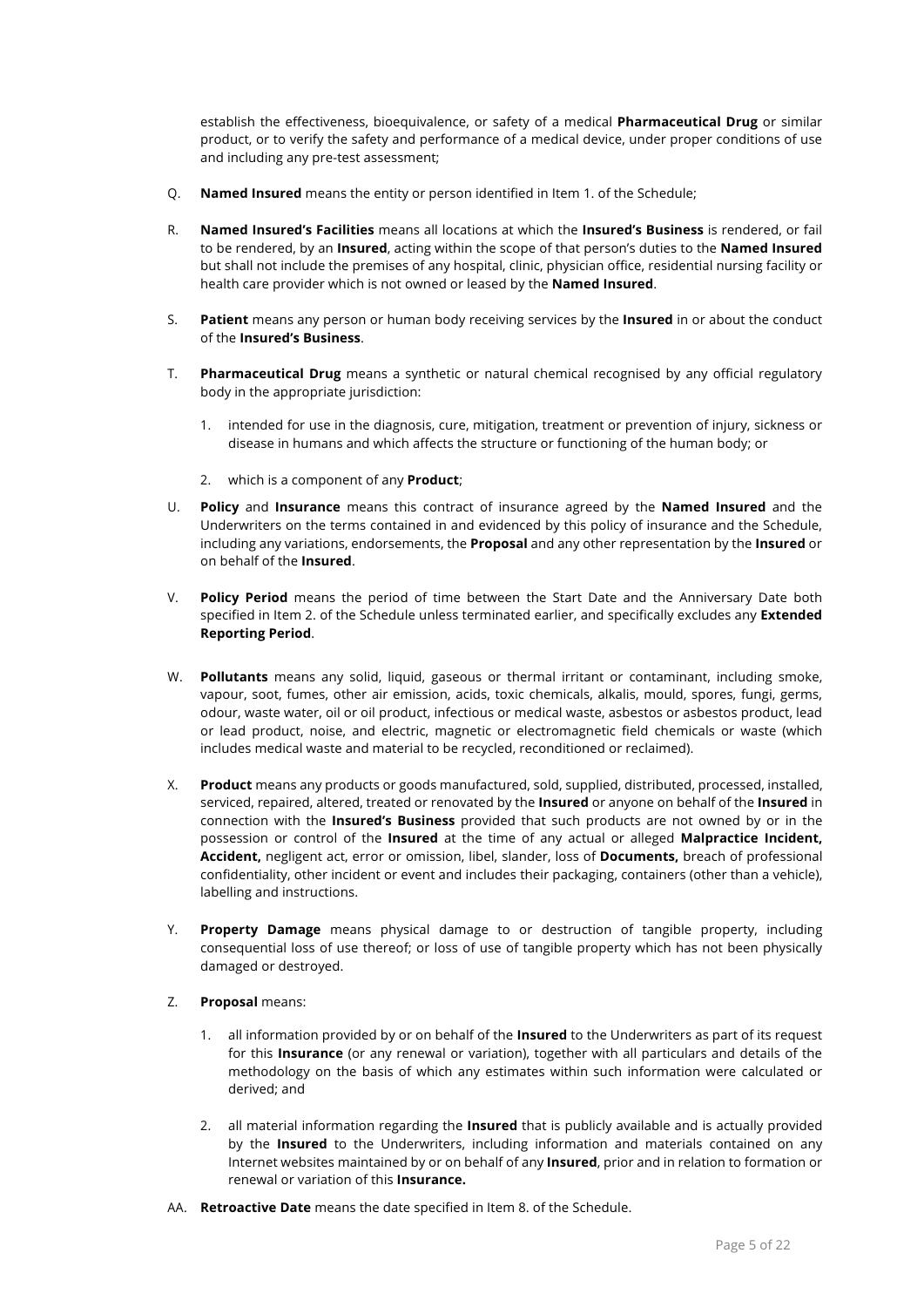### BB. **Subsidiary** means:

- 1. any entity, while more than 50% of the outstanding voting securities representing the present right to vote for the election or appointment or designation of such entity's directors, managers or equivalent are owned or controlled by the **Named Insured** directly or indirectly; or
- 2. any joint venture while the **Named Insured** has managerial control, or while it has the right to elect or designate or otherwise appoint or directly or indirectly control the appointment of more than 50% of such entity's directors, trustees, managers or equivalent;

as designated in Item 13. of the Schedule.

CC. **Volunteer** means a person who is not an **Employee**, and who donates his work and acts at the direction of and within the scope of duties determined by the **Named Insured**, and is not paid a fee, salary or other compensation by either the **Named Insured** or anyone else for their work performed by or on behalf of the **Named Insured**.

### **III. DEFENCE AND SETTLEMENT**

- A. The Underwriters shall defend the **Insured** for any **Claim** made against the **Insured**, even if any of the allegations of the **Claim** are groundless, false or fraudulent.
- B. The Underwriters shall choose a solicitor and/or counsel to conduct the defence in conjunction with the **Insured**, but in the event of disagreement the decision of the Underwriters is final.
- C. The Limit of Liability available to pay **Damages** shall be reduced and may be completely exhausted by payment of **Claims Expenses**. **Damages** and **Claims Expenses** shall be applied against the Deductible specified in Item 5. of the Schedule.
- D. The Underwriters shall have the right to make any investigation they deem reasonably necessary in relation to this **Insurance.**
- E. If the **Insured** refuses to consent to any settlement or compromise recommended by the Underwriters and acceptable to the claimant or relevant party or body and elects to contest the **Claim**, the Underwriters' liability for any **Damages** and **Claims Expenses** shall not exceed the amount for which the **Claim** could have been settled, less the remaining Deductible, plus the **Claims Expenses** incurred up to the time of such refusal, or the applicable Limit of Liability, whichever is less, and the Underwriters shall have the right to withdraw from the defence of the **Claim** without further liability by tendering control of the defence to the **Insured**.
- F. The Underwriters shall not be obliged to pay any **Damages**, **Claims Expenses** or any other costs covered under this **Policy** or to undertake or continue the defence of any **Claim**, after the applicable Limit of Liability has been exhausted by payment of **Damages** or **Claims Expenses** or after deposit of the remaining applicable Limit of Liability in a court of competent jurisdiction, or by payment to the **Insured**, and that upon such payment the Underwriters shall have the right to withdraw from the further defence of the **Claim** without further liability to any **Insured** by tendering control of such defence to the **Insured**.

### **IV. TERRITORIAL AND JURISDICTIONAL LIMITS**

This **Insurance** applies anywhere in the world (Territorial Limits) but only if the **Claim** is first made against the **Insured** in those countries stated in Item 16. of the Schedule (Jurisdictional Limits).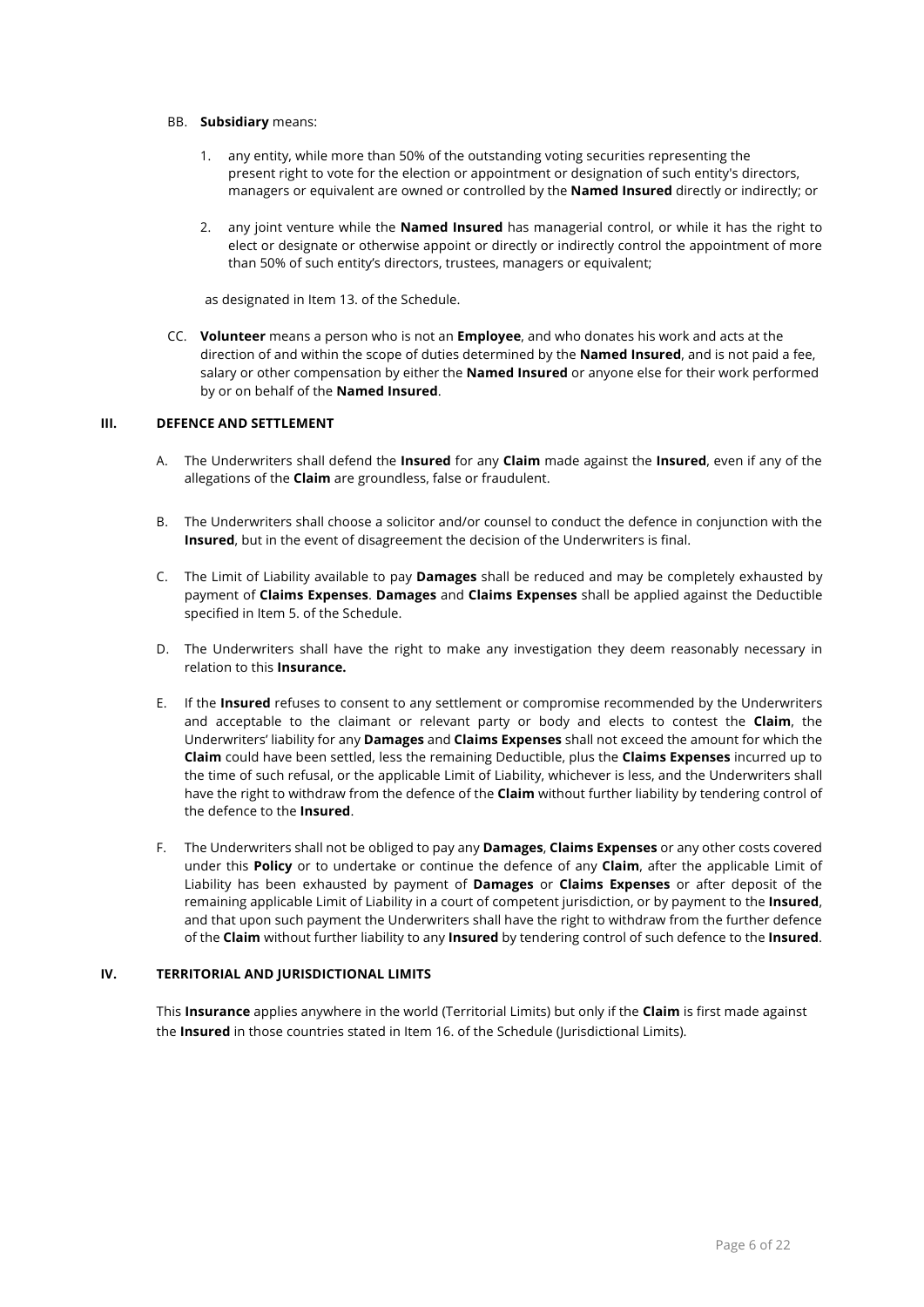### **V. EXCLUSIONS APPLICABLE TO ALL INSURING AGREEMENTS**

This **Insurance** does not apply to **Damages** or **Claims Expenses** incurred with respect to any **Claim** or any **Inquest** costs:

- A. arising out of or resulting from the operation by the **Insured** of blood banks or human tissue banks except where these are provided solely by the **Insured** as part of its usual **Business**;
- B. arising out of or resulting from **Medical Research Services** or in any connection with medical trials or drug testing;
- C. arising out of or resulting from any **Malpractice Incident,** act, error or omission, **Accident,** loss of **Documents,** libel, slander, breach of professional confidentiality, **Inquest,** other incident or event committed or occurring prior to the Start Date:
	- 1. if any **Insured** on or before the Start Date knew or could have reasonably foreseen that such **Malpractice Incident,** act, error or omission, **Accident,** libel, slander, loss of **Documents,** breach of professional confidentiality, **Inquest,** other incident or event might be expected to be the basis of a **Claim**; or
	- 2. in respect of which any **Insured** has given notice of a **Circumstance** which might lead to a **Claim** to the underwriter of any other policy in force, or to any medical defence organisation, prior to the Start Date;
- D. made against any **Insured** by any other **Insured**; except that this exclusion shall not apply to **Bodily Injury** sustained by any **Insured** as a recipient of services in or about the conduct of the **Insured**'s **Business** rendered, or which fail to be rendered, by any **Insured**;
- E. arising out of or relating to any liability under any contract or agreement, whether written or oral, unless such liability would have attached to the **Insured** in the absence of such contract or agreement;
- F. arising out of or resulting from any **Products,** the manufacture of any **Products** (unless covered under Insuring Agreement I.D., (Product Liability),
- G. arising out of the construction, alteration, repackaging, repair, recall, servicing, or treating of any **Products** sold, supplied or distributed by the **Insured** and any **Claim** arising out of the failure of any **Product** to fulfil the purpose for which it was designed, or to perform as specified, warranted or guaranteed; except that this exclusion shall not apply to any **Claim** in respect of the application or preparation of any medicinal or pharmacological **Products** (which have been approved by the relevant regulatory, licencing or registration authority) to a **Patient** in the provision of services in or about the conduct of the **Insured's Business**;
- H. made against any director or officer or **Employee** of the **Insured** (including shadow directors) arising from any act, error or omission, actual or alleged breach of trust, breach of warranty of authority, or breach of duty committed or attempted by such director or officer or **Employee**, where such **Claim** is made solely by reason of his holding the position of director or officer or **Employee** and having acted in that capacity;
- I. in relation to any obligation for which the **Insured** may be liable under any Employment Law, Workers' Compensation, Unemployment Compensation, Disability Benefits Law, employment protection legislation, employer's liability, or under any similar law, in respect of any **Employee**; except that this exclusion shall not apply to any **Claim** arising out of any **Bodily Injury** of an **Employee** which is caused by a **Malpractice Incident** by an **Insured** where the **Employee** is a **Patient** of the **Insured**;
- J. arising out of or resulting from discrimination including discriminatory employment practices, allegations of actual or alleged violations of civil rights or acts of discrimination based entirely or in part on the race, gender, pregnancy, national origin, religion, age or sexual orientation, except where the claimant against the **Insured** is a **Patient** of the **Insured**;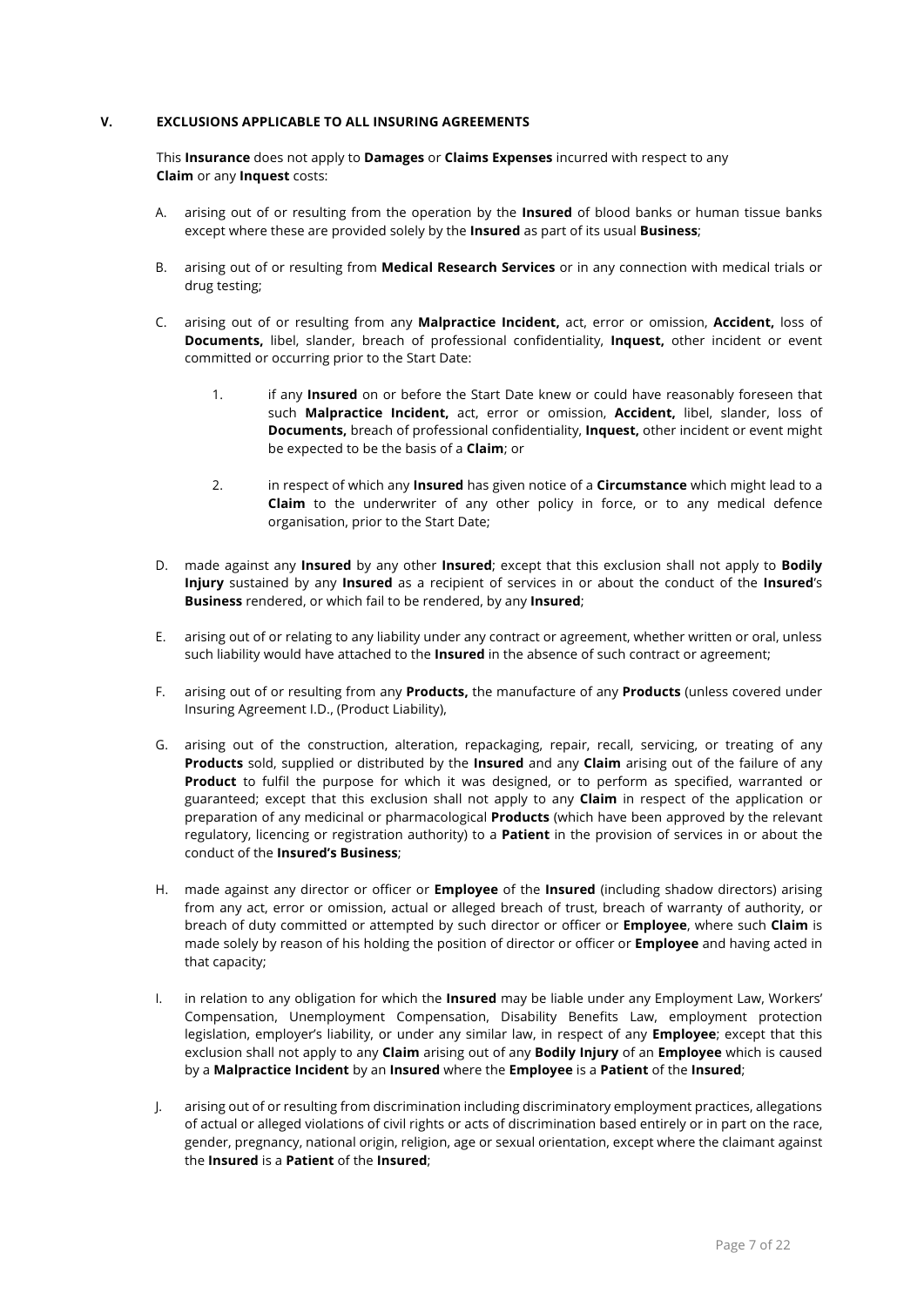- K. directly caused by or materially contributed to by the influence of intoxicants, alcohol or narcotics. If the Underwriters allege that this exclusion precludes coverage of any **Damages Claim Expenses** or other costs covered under this **Policy,** the burden of proving the contrary shall be upon the **Insured**;
- L. arising out of or resulting from any criminal, dishonest, fraudulent or malicious act, error or omission of any **Insured**;
- M. arising out of or resulting from:
	- 1. any conduct, physical act, gesture, or spoken or written words of a sexual or physically violent nature by any **Insured**, including sexual intimacy (whether or not consensual), sexual molestation, sexual or physical assault or battery, sexual or physical abuse, sexual harassment or exploitation; or
	- 2. the **Insured's** actual or alleged negligent employment, investigation, supervision, hiring, training or retention of any **Employee**, **Insured** or person for whom the **Insured** is legally responsible and whose conduct falls within paragraph M.1. above.
- N. directly or indirectly caused by, or contributed to by, or arising from ionising radiations or contamination by radioactivity from any nuclear fuel or from any nuclear waste from the combustion of nuclear fuel or from the radioactive, toxic, explosive or other hazardous properties of any explosive nuclear assembly or nuclear component thereof.;
- O. directly or indirectly arising out of or resulting from:
	- 1. **Bodily injury** or loss of or damage to, or loss of the use of property directly or indirectly caused by seepage, subsidence, pollution or contamination;
	- 2. the actual, alleged or threatened discharge, dispersal, release or escape or failure to detect the presence of **Pollutants**, or any governmental, judicial or regulatory directive or request that the **Insured** or anyone acting under the **Insured's** direction or control test for, monitor, clean up, remove, contain, treat, detoxify or neutralize **Pollutants**. Or
	- 3. the manufacture, distribution, sale, resale, rebranding, installation, repair, removal, encapsulation, abatement, replacement or handling of, exposure to or testing for **Pollutants** contained in a product, carried on clothing, inhaled, transmitted in any fashion or found in any form whatsoever.

However, this exclusion shall not apply to the extent that any **Patient** is being treated for exposure to any **Pollutant**.

- P. directly or indirectly arising out of, or resulting from or in consequence of, or in any way involving the actual, potential, alleged or threatened formation, growth, presence, release or dispersal of any fungi, moulds, spores, organic pathogens, micro-organisms or mycotoxins of any kind, except where forming part of the usual provision of the **Insured's Business**;
- Q. arising out of or resulting from any **Insured's** digital or electronic data processing services, including:
	- 1. conversion of data from source material into media for processing on the **Insured's** electronic data processing system;
	- 2. processing of data by the **Insured** on the **Insured's** electronic data processing system;
	- 3. design or formulation of an electronic data processing program or system;
	- 4. any liability arising from:
		- i) the failure of any program, instruction or data for use in any computer or other electronic processing device, equipment or system to function in the manner expected or intended;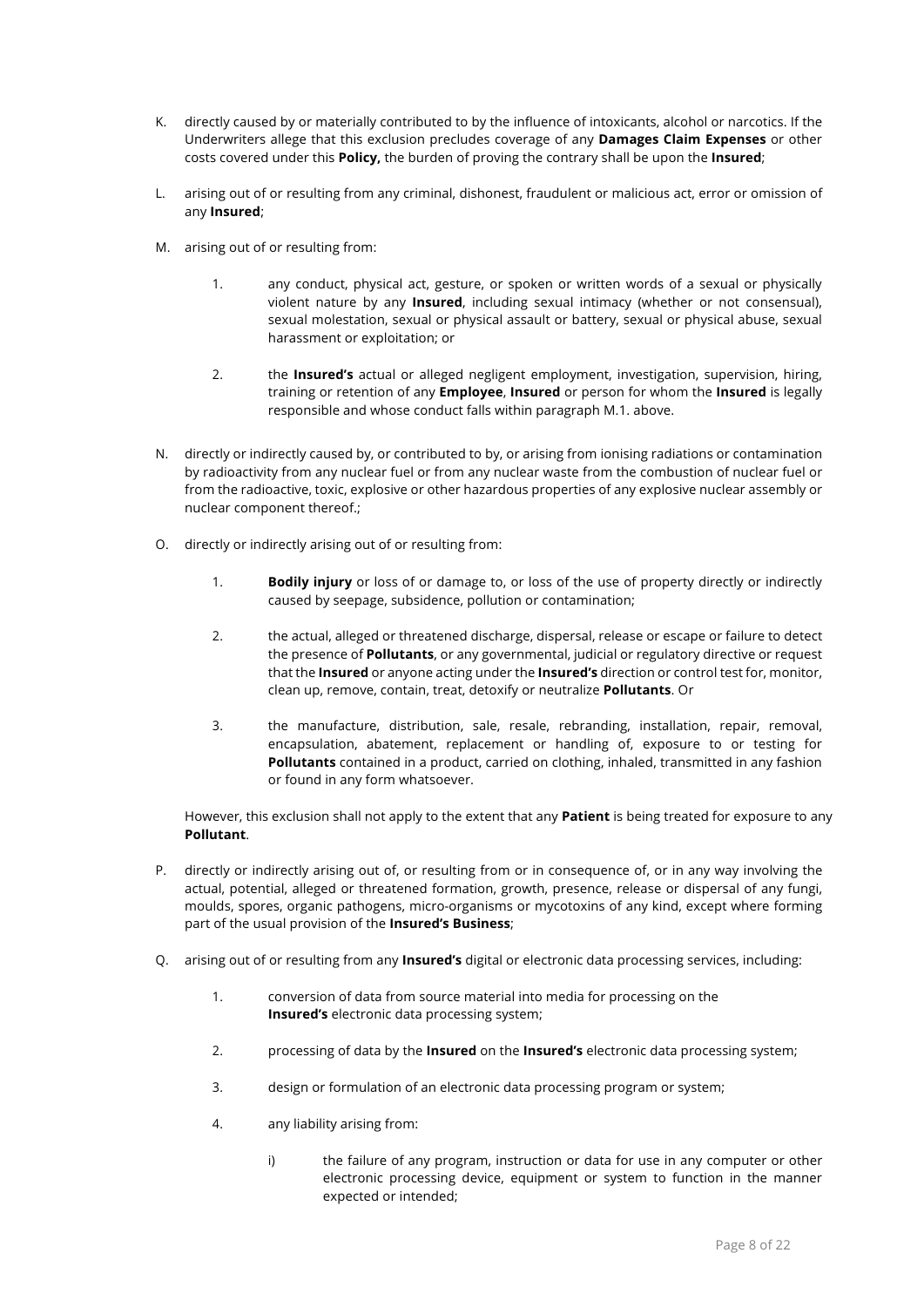- ii) the transmission or receipt of any virus, program or code that causes loss or damages to any computer system and /or prevents or impairs its proper function or performance; or
- iii) unauthorised access to any computer system;
- iv) the functioning, non-functioning, improperly functioning, availability or unavailability of:
	- a) the internet or similar facility; or
	- b) any intranet or private network or similar facility; or
	- c) any website, bulletin board, chat room, search engine, portal or similar third party application service;
- v) the alteration, corruption, destruction, distortion, erasure, theft or other loss of or damage to data, software, information repository, microchip, integrated system or similar device, in any computer equipment or non- computer equipment or any kind of programming or instruction set;
- vi) any loss of use or functionality, whether partial or entire, of data, coding, program, software, any computer or computer system or other device dependent upon any microchip or embedded logic and any ensuing inability or failure of any **Insured**  to conduct business;
- vii) any alteration, breach, corruption, destruction, or failure of any computer, network systems or firewalls;
- viii) theft, loss, or unauthorised disclosure or access to personally identifiable information including non-public personal information, medical or healthcare information (including protected health information) in the care, custody or control of the **Insured** or a third party for whose such unauthorised disclosure or access the **Insured** is legally liable, or violation of a privacy law protecting such information, including any consequential liability (including any failure to comply with any legislation requiring monitoring or notification to any person affected by any of the above, or in respect of any related regulatory proceeding or investigation);
- ix) theft, loss, or unauthorised disclosure or access to information emanating from a third party that the **Insured** is required by agreement to maintain confidential; or
- x) any breach of the Data Protection Acts 1984 and 1998.
- R. against any **Subsidiary** designated in Item 13 of the Schedule or its past, present, or future employees, directors, officers, trustees, review board or committee members, or volunteers acting in their capacity as such, which are based upon, arise out of, directly or indirectly result from, are in consequence of, or in any way involve any fact, **Circumstance**, situation, transaction, event, **Accident, Malpractice Incident**  or negligent acts, errors or omissions, libel, slander, breach of professional confidentiality, other incident or series of facts, **Circumstances**, situations, transactions, events, **Accidents, Malpractice Incidents** or negligent acts, errors or omissions, libel, slander, breach of professional confidentiality, other incident or event happening before the date such entity became a **Subsidiary** or after the date it ceased to be a **Subsidiary**;
- S. relating to or arising out of asbestos, silica or lead, unless occurring as part of and during the provision of the **Insured's Business**;
- T. arising out of or resulting from **Bodily Injury** and **Property Damage.** However, this exclusion does not apply to **Bodily Injury** arising out of a **Malpractice Incident** or **Bodily Injury** and **Property Damage**  covered under Insuring Agreements I.C. and I.D;
- U. based on the wilful non-compliance of any **Insured** with any local or international rules, regulations and statutes in relation to food and drug health and safety or administration, or treating a **Patient** with any drugs, medical devices, biologics or radiation-emitting products that have been disapproved or not then approved by any appropriate regulatory organisation;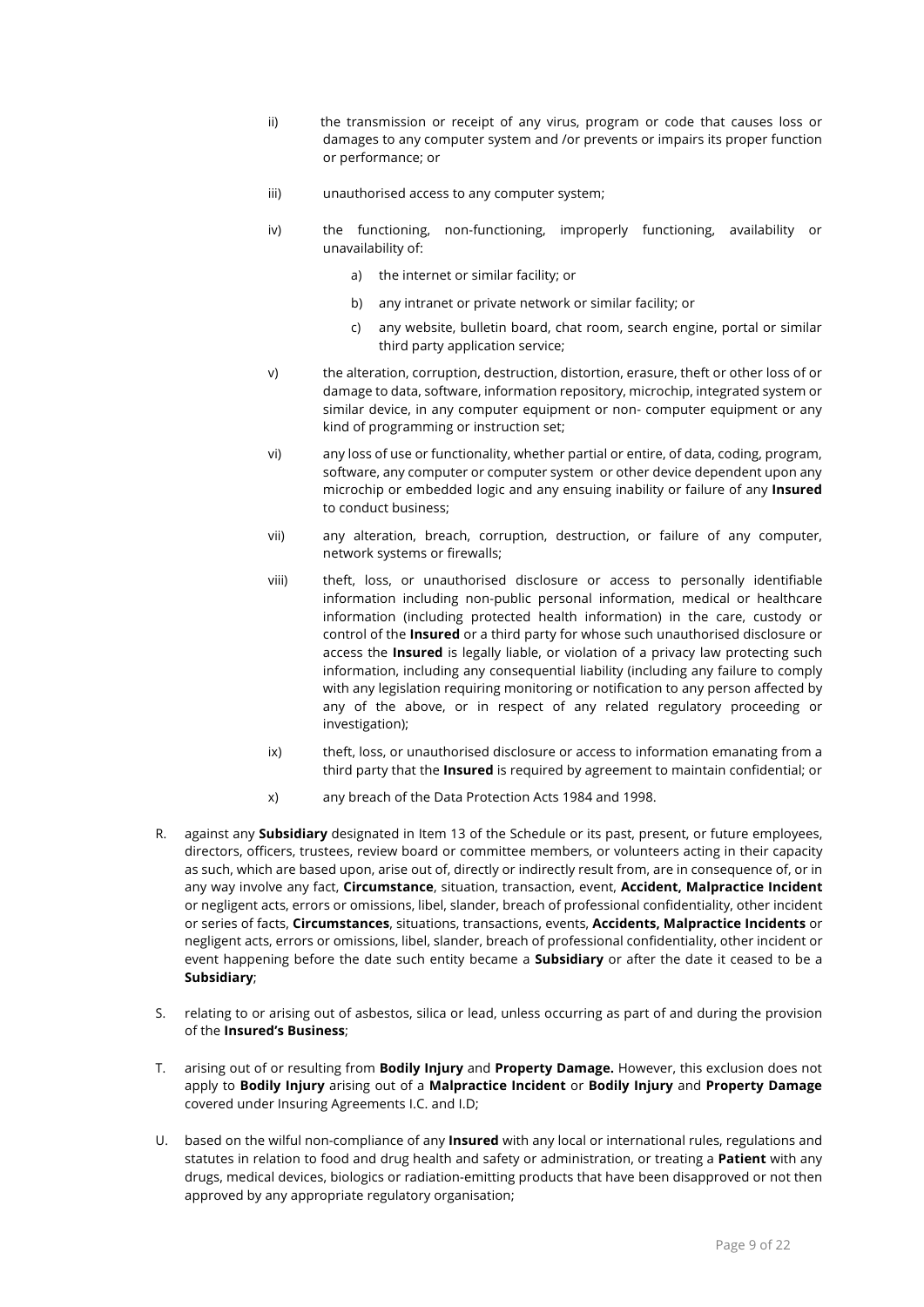- V. arising out of or resulting from any wrongful or unlawful detention in breach of the Mental Health Act 1983 or the Human Rights Act 1998;
- W. arising out of or resulting from the **Insured's** actual or alleged ownership, rental, lease, maintenance, operation, use, repair, voluntary or involuntary sale, transfer, exchange, gift, abandonment or condemnation of any automobiles, aircraft, watercraft and other kinds of conveyances including mechanically propelled vehicles, or any loading, or unloading of any motor vehicle, trailer, watercraft, aircraft, or other such conveyance, or at or on or near a helipad;
- X. arising out of or resulting from any **Bodily Injury** to any **Employee** during the course of his employment with the **Insured**, or to his spouse, child, parent, or sibling arising out of such **Bodily Injury**. However, this exclusion shall not apply to any **Claim** arising out of any **Bodily Injury** of an **Employee** which is caused by a **Malpractice Incident** of an **Insured** where the **Employee** is a **Patient** of the **Insured** and suffers **Bodily Injury** as a **Patient**; or
- Y. directly or indirectly caused by, resulting from or in connection with any of the following regardless of any other cause or event contributing concurrently or in any other sequence to the loss:
	- 1. war, invasion, acts of foreign enemies, hostilities or warlike operations (whether war be declared or not), civil war, rebellion, revolution, insurrection, civil commotion assuming the proportions of or amounting to an uprising, military or usurped power; or

### 2. any **Act of Terrorism**.

An **Act of Terrorism** means an act, including the use of force or violence and/or the threat thereof, of any person or group of persons, whether acting alone or on behalf of or in connection with any organisation or government, committed for political, religious, ideological or similar purposes including the intention to influence any government and/or to put the public, or any section of the public, in fear.

This **Policy** also excludes **Damages** or **Claim Expenses** directly or indirectly caused by, resulting from or in connection with any action taken in controlling, preventing, suppressing or in any way relating to (1) or (2) above.

If the Underwriters allege that by reason of this exclusion any **Damages** or **Claim Expenses** are not covered by this **Insurance**, the burden of proving the contrary shall be upon the **Insured**;

- Z. arising out of or in connection with any acts, errors or omissions of an **Insured**, if a **Medical Practitioner**, which are outside the scope of work of, or are not conducted for or on behalf of, the **Named Insured**  including all work carried out privately by an **Insured**; or
- AA. arising out of the ownership, possession or use of any land or building;
- BB. arising out of the conduct of any partnership or joint venture of which the **Insured** is a partner or member and which is not designated in this **Policy** as an **Insured**.
- CC. arising out of any **Malpractice Incident, Accident,** act, error, omission, libel, slander, breach of professional confidentiality, other incident or event, illness, disease of the human body, **Business** or operations committed or occurring wholly or in part before the **Retroactive Date**.
- DD. any costs relating to the defence of any regulatory, disciplinary or professional misconduct proceedings or investigation brought against the **Insured,** whether in respect of an **Inquiry** or otherwise, unless expressly provided for in this **Policy**.
- EE. arising out of any Hepatitis Non A or any condition directly or indirectly caused, or associated with, the human immunodeficiency syndrome (HIV) or the mutants, derivatives thereof or in any way related to Acquired Immune Deficiency Syndrome (AIDS) or AIDS related complex (ARC) or syndrome or condition of a similar kind howsoever it may be named.
- FF. arising out of the bankruptcy or insolvency of any **Insured.**
- GG. made within or any judgement, award or settlement made within countries which operate under the laws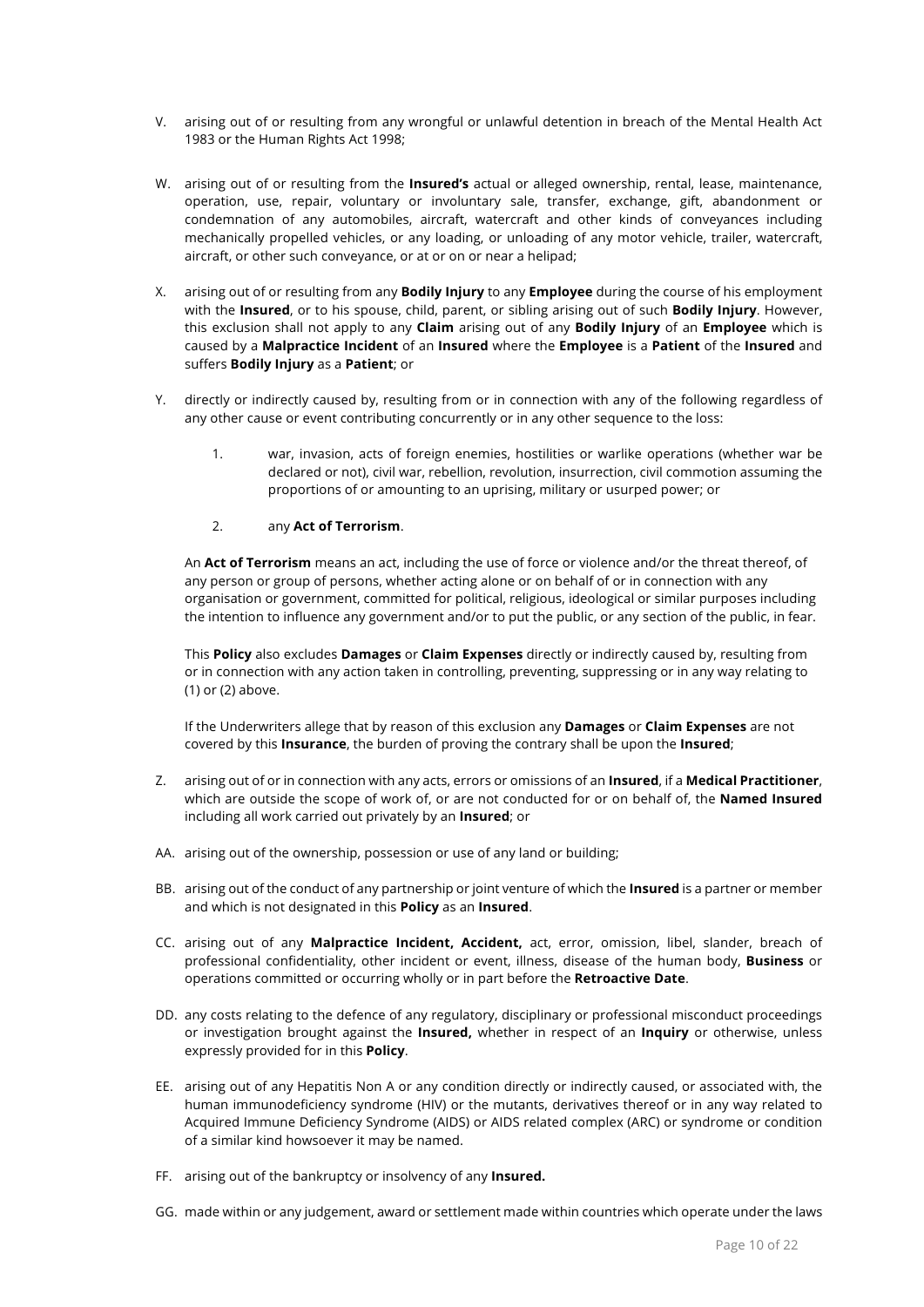of the United States of America or Canada (or any order made anywhere in the world to enforce such judgement, award or settlement either in whole or in part), unless the **Insured** has requested that there shall no be limitation and has accepted the terms offered by Underwriters granting such cover which offer and acceptance must be signified by specific endorsement (including any reinstatement provision) to this policy.

- HH. arising out of any actual or alleged infringement of any patent or patent rights or misuse or abuse of any patent;
- II. arising out of any actual or alleged use or misappropriation of any ideas, plagiarism, misappropriation of likeness or misappropriation or infringement of any intellectual property right, including trademark, trade secret, trade dress and copyright or infringement of the Data Protection Act 1998.
- JJ. in relation to Insuring Agreement I.G., arising out of the contents of any journal or publication, or in any communication or contribution to the press or media.

### **VI. ADDITIONAL EXCLUSIONS APPLICABLE TO INSURING AGREEMENT I.B., (PROFESSIONAL INDEMNITY)**

This **Insurance** does not apply to **Damages** or **Claims Expenses** incurred with respect to any **Claim** or any other costs**:**

- A. arising from any **Malpractice Incident** covered under Insuring Agreement I.A. (Medical Malpractice) or professional services rendered which are not within the conduct of the **Insured's Business**;
- B. made against any person who is during the **Policy Period** a principal, partner, director, a member of any ethics committee, employee or volunteer of the **Named Insured** in respect of **Claims** arising from work undertaken that is not on behalf of the **Insured**;
- C. made by any parent, **Subsidiary** or associated company.

### **VII. ADDITIONAL EXCLUSIONS APPLICABLE TO INSURING AGREEMENT I.C., (PUBLIC/GENERAL LIABILTY) AND I.D., (PRODUCT LIABILITY)**

This **Insurance** does not apply to **Damages** or **Claims Expenses** incurred with respect to any **Claim** or any other costs**:**

- A. arising out of a **Malpractice Incident** or any actual or alleged breach of the **Insured's** professional duty;
- B. arising out of **Bodily Injury** to an **Employee** of the **Insured;**
- C. arising out of transmission of computer virus;
- D. arising out of **Property Damage** belonging to the **Insured** or which at the time of the damage is in the **Insured's** care, custody or control. However, this exclusion does not apply to:
	- 1. vehicles or personal belongings of **Employees** and visitors, while they are located in the **Named Insured's Facilities;**
	- 2. premises rented to the **Insured,** for loss or damage not insurable under property insurance policies and for which the **Insured** would not be liable other than by the lease or agreement.
- E. arising out of **Property Damage** to work performed by or on behalf of the **Named Insured** arising out of work or any portion thereof, or out of materials, parts or equipment furnished in connection therewith.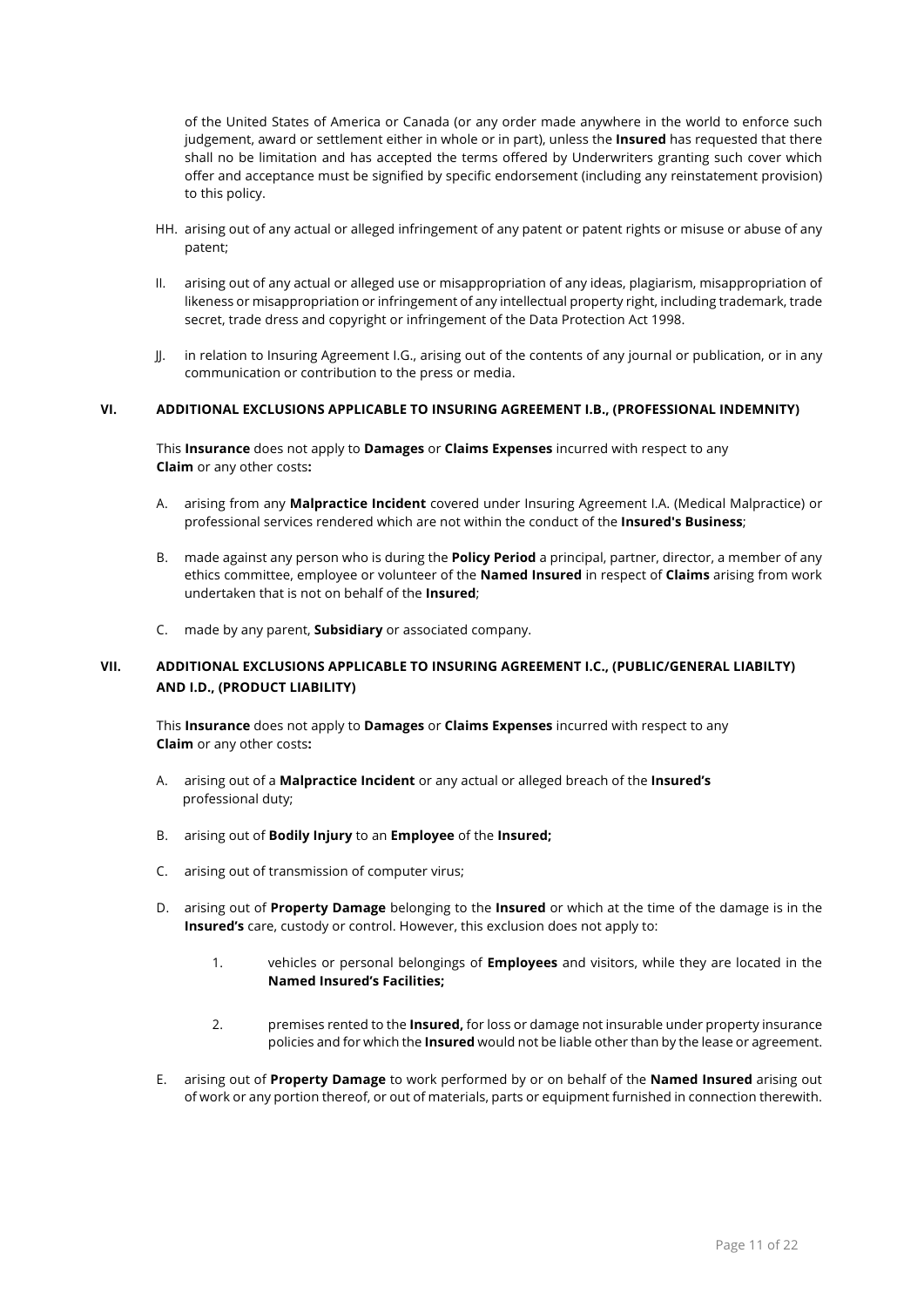### **VIII. LIMIT OF LIABILITY**

- A. The Limit of Liability stated in Item 4. (1), (2), (3), (4), (5), (6) and (7) of the Schedule as "Each **Claim**" is the Underwriters' Limit of Liability for all **Damages** and **Claims Expenses** arising out of each **Claim** under Insuring Agreements I.A., I.B., I.C., I.D., I.E., I.F. and I.G., respectively.
- B. The Limit of Liability stated in Item 4.(8) of the Schedule as "Each **Inquest**" is the Underwriters' Limit of Liability for all **Inquest's** costs under Insuring Agreement I.H.
- C. The Limit of Liability stated in Item 4.(9) of the Schedule as "Policy Aggregate" is the Underwriters' Limit of Liability for all **Damages** and **Claims Expenses** arising out of all **Claims** and other costs which are covered by this **Policy**.
- D. The Limit of Liability for any **Extended Reporting Period** shall be part of, and not in addition to, the Underwriters' Limit of Liability for the **Policy Period**.
- E. Any **Claims**, **Damages** or **Claims Expenses** arising from any negligent act, error or omission, **Accident**, **Malpractice Incident,** libel, slander, loss of **Documents** or breach of professional confidentiality notified to the Underwriters or other insurer prior to the Start Date shall not be included as one **Claim** or payable under this **Policy** as **Damages** or **Claims Expenses** arising out of the same, continuing or related negligent act, error or omission, **Accident**, **Malpractice Incident,** libel, slander, loss of **Documents** or breach of professional confidentiality of which any **Claim** is made or notice is first given during this **Policy Period**.
- F. Notwithstanding anything to the contrary contained in this **Policy**, if a **Claim** purports to trigger coverage under more than one Insuring Agreement of this **Policy**, the Underwriters' Limit of Liability under each Insuring Agreement shall continue to apply to that part of the **Claim** that properly falls within that Insuring Agreement but the total liability of the Underwriters shall in no event exceed the greater of the Limit of Liability available under the higher of any one of the Insuring Agreements relevant to the **Claim**.
- G. In the event that a **Claim** purports to trigger coverage under more than one policy issued by the Underwriters to the **Named Insured** and its subsidiary companies, any **Claim** or suit will only be covered under the policy with the highest limit of insurance available or, if the limits are the same, under only one of the policies.

### **IX. DEDUCTIBLE**

The Underwriters shall only be liable under this **Policy** if the Deductible amount stated in Item 5. of the Schedule is satisfied in full by payments by the **Insured** of **Damages** and/or **Claims Expenses** resulting from each **Claim**. The Underwriters shall be liable only for the amounts in excess of such Deductible subject to the Underwriters' Limits of Liability in Item 4. of the Schedule. The **Insured** shall make direct payments within the Deductible to the appropriate parties designated by the Underwriters. The Deductible shall be and remain uninsured, unless otherwise agreed in writing by the Underwriters. Under no circumstances shall the Underwriters be required to pay the Deductible, but the Underwriters may do so at their sole discretion and may then collect the Deductible from the **Insured**. The existence of any other insurance shall not affect or abrogate the obligation of the **Insured** to pay the Deductible.

### **X. MEDICAL PRACTITIONERS**

The **Named Insured** shall ensure and record that throughout the **Policy Period**:

- A. all **Medical Practitioners** during all their professional activities for the **Named Insured** maintain a relevant license approved by the appropriate regulatory, licensing or registration body or equivalent in respect of their area of practice;
- B. all **Medical Practitioners** maintain membership of their respective applicable professional association, if this membership is legally required; and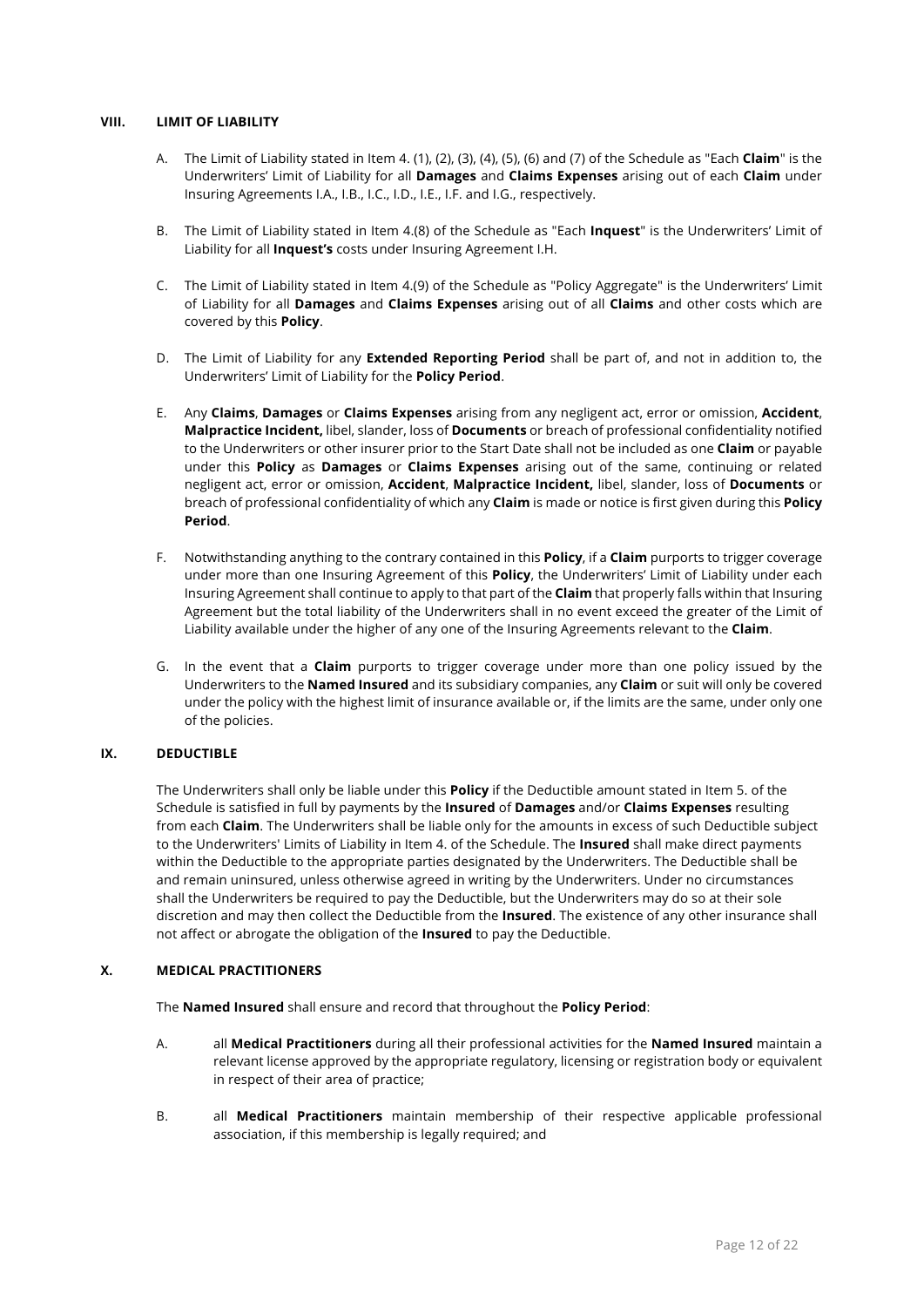- C. all **Medical Practitioners** for whose acts, errors or omissions the **Insured** may be liable are otherwise fully insured (in accordance with the usual standards for **Medical Practitioners** and on no worse terms than required by their appropriate regulatory or professional association or body) for their own professional errors, omissions or negligence.
- D. all nurses engaged by the **Insured** or acting on the **Insured's** behalf maintain registration with the Nursing and Midwifery Council (NMC) and/or An Bord Altranais.

### **XI. MEDICAL EQUIPMENT**

Any tool or implement used or intended for use in or about the conduct of the **Insured**'s **Business** and which is intended to be in contact with bodily fluid (whether human or animal) or penetrate tissue (whether human or animal) shall be:

- 1. handled, used and stored in accordance with the manufacturers' instructions, and
- 2. where approved by the manufacturers and by the Department of Health or equivalent to be used more than once, sterilised prior to each such use:
	- (i) using only sterilised apparatus specifically approved by the manufacturer and in accordance with instructions, recommendations or guidelines of such manufacturer
	- (ii) in accordance with Department of Health guidelines or equivalent.

Any surface which such device is likely to come into contact with or which has been in contact with bodily fluid (whether human or animal) or tissue (whether human or animal) shall be disinfected in accordance with the manufacturers instructions and Department of Health guidance or equivalent.

### **XII. NOTICE OF CLAIM, OR CIRCUMSTANCE THAT MIGHT LEAD TO A CLAIM**

The following is an **IMPORTANT CONDITION** under this **Policy**. Coverage under this **Policy** will not be available unless the **Insured** complies with this important condition:

- A. The **Insured** shall notify the Underwriters in writing as soon as reasonably practicable through persons identified in Item 9. of the Schedule of any **Claim** made against the **Insured** during the **Policy Period** and promptly forward every demand, notice, summons, request to attend or other process received by the **Insured** or its representative.
- B. If during the **Policy Period** the **Insured** first becomes aware of a **Circumstance**, it must give written notice to the Underwriters as soon as reasonably practicable through persons identified in Item 9. of the Schedule and during the **Policy Period** of:
	- 1. the specific, negligent act, error, or omission, **Accident, Malpractice Incident,** libel, slander, loss of **Documents,** breach of professional confidentiality;
	- 2. the injury or damage which may result or has resulted from the negligent act, error, or omission, **Accident, Malpractice Incident**, libel, slander, loss of **Documents,** breach of professional confidentiality;
	- 3. the circumstances by which the **Insured** first became aware of the negligent act, error or omission, **Accident** or **Malpractice Incident,** libel, slander, loss of **Documents,** breach of professional confidentiality; and
	- 4. the names and addresses of all potential claimants, witnesses and any parties potentially involved.
- C. Any subsequent **Claim** made against the **Insured** which is the subject of the written notice above shall be deemed to have been made at the time written notice was first given to the Underwriters.
- D. A **Claim** or **Circumstance** shall be considered: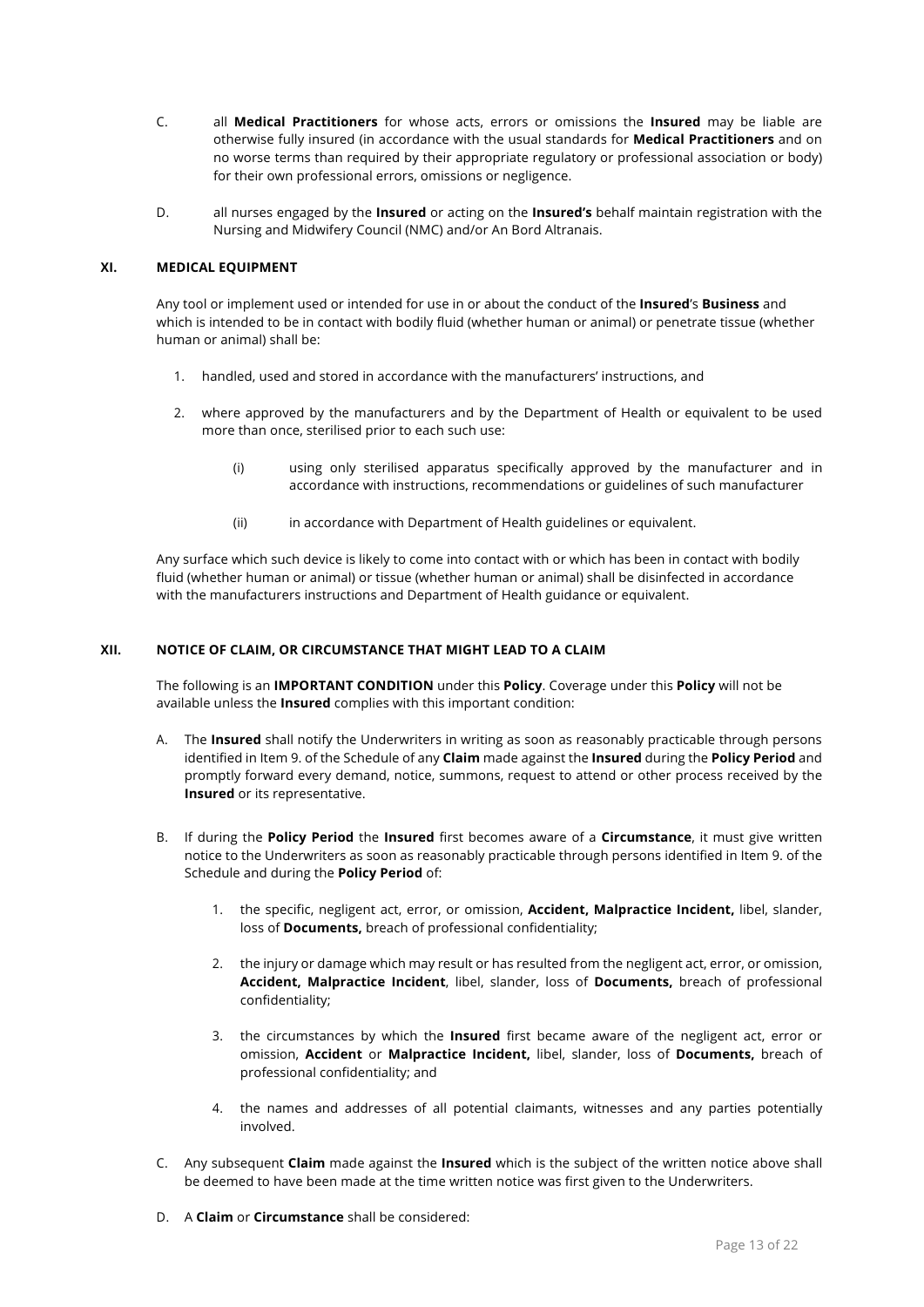- 1. known to the **Insured** when the **Named Insured's** Chief Executive Officer, Chief Financial Officer, Chief Operating Officer, General Counsel, the Risk Management or Legal Department, or the relevant **Medical Practitioner** first becomes aware of it; and
- 2. reported to the Underwriters when notice is received by the persons named in Item 9. of the Schedule.

### **XIII. FRAUDULENT ACTS**

If the **Insured** makes a fraudulent claim under this Policy, the Underwriters:

- A. are not liable for any payment for any **Claim**, **Damages, Claims Expenses** or costs; and
- B. may recover from the **Insured** any sums that the Underwriters have paid to the **Insured** in respect of the claim**;** and
- C. may by notice to the **Insured** treat the policy as having been terminated with the effect from the date of the fraudulent act.

If the Underwriters exercise their right under Clause XIII.C above:

- A. the Underwriters shall not be liable to the **Insured** in respect of a relevant event occurring after the date of the fraudulent act. A relevant event is anything that gives rise to the Underwriters' liability under this Policy (such as the occurrence of a loss, the making of a **Claim**, or the notification of a potential **Claim**): and
- B. The Underwriters need not return any of the premium paid.

### **XIV. RECORDS**

The **Insured** shall at all times:

- A. maintain accurate descriptive records of all **Business** and equipment used in procedures which shall be available for inspection and use by the Underwriters or their duly appointed representatives insofar as they relate to any **Claim** hereunder; and
- B. retain the records referred to in A. above for a period of at least ten (10) years from the date of treatment and, in the case of a minor, for a period of at least ten (10) years after that minor attains majority.

### **XV. ASSISTANCE AND CO-OPERATION OF THE INSURED**

The following is an **IMPORTANT CONDITION** under this **Policy**. Coverage under this **Policy** will not be available unless the **Insured** complies with this condition:

- A. The **Insured** shall cooperate with the Underwriters in all investigations, including investigations regarding the **Proposal** for and coverage under this **Policy**. The **Insured** shall execute or cause to be executed all papers and render all reasonable assistance as requested by the Underwriters.
- B. Upon the Underwriters' request, the **Insured** shall assist in making settlements, in the conduct of suits and in enforcing any right of contribution or indemnity against any person or organisation who may be liable to the **Insured** because of negligent acts, errors or omissions, **Accidents, Malpractice Incidents,** libel, slander, loss of **Documents** or breaches of professional confidentiality which may be covered by this **Policy**; and the **Insured** shall attend hearings and trials and assist in securing and giving evidence and obtaining the assistance and attendance of witnesses, the execution of all documentation, and to allow for compliance with any Practice Directions, Civil Procedure Rules, Pre-Action Protocols, or similar.
- C. The **Insured** shall not admit liability, make any payment, assume any obligations, incur any expense, enter into any settlement, consent to any judgment or award or dispose of any **Claim** in excess of the Deductible, or agree to any finding, without the consent of the Underwriters; and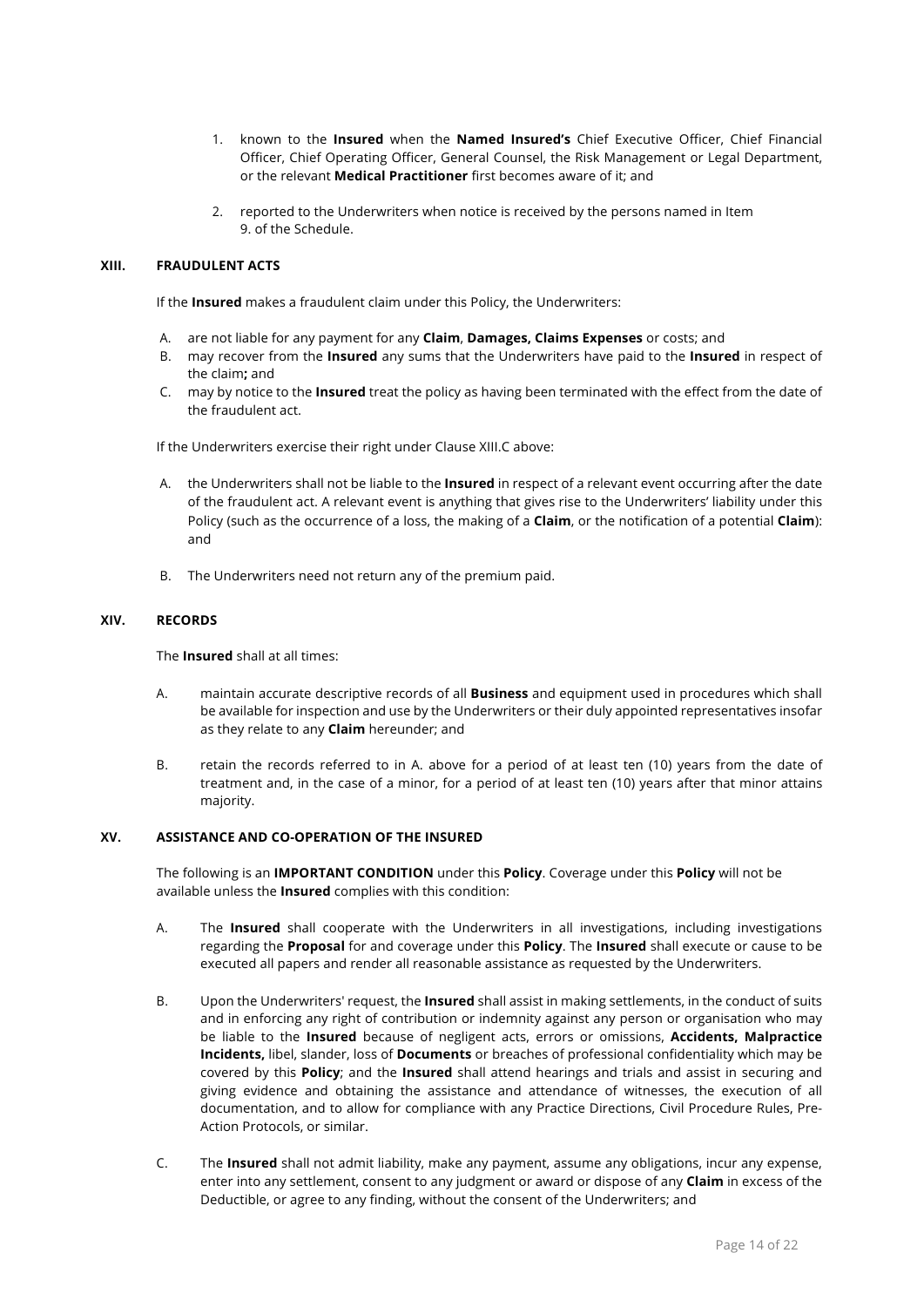- D. No action shall be brought against the Underwriters until the amount of the **Insured's** obligation to pay shall have been finally determined either by judgment or award against the **Insured** after actual trial or arbitration, or by written agreement of the **Insured**, the claimant and the Underwriters.
- E. The **Insured** shall not disclose to any person any of the terms of this **Policy** without written consent of the Underwriters.

Expenses incurred by the **Insured** in assisting and cooperating with the Underwriters in accordance with this clause do not constitute **Claims Expenses** under the **Policy**.

### **XVI. COOLING OFF PERIOD AND CANCELLATION**

- A. The **Insured** is entitled to cancel this **Policy** by sending notice to the other party within 14 days of the Start Date without giving a reason. Providing the **Insured** has not made any claims, the Underwriters will allow a proportionate return of the premium for any unexpired **Policy Period** for which the **Insured** has paid.
- B. This **Policy** may be cancelled by the **Named Insured** or by the Underwriters by sending notice to the other party stating when, not less than thirty (30) days thereafter, cancellation shall be effective (except that (i) the **Named Insured** shall not be entitled to cancel this **Policy** if a **Claim** has been made at the date of giving such thirty days' notice, or **Circumstance** then notified to the Underwriters, and (ii) the Underwriters shall not be entitled to cancel any part of the **Extended Reporting Period** except for non-payment of premium).
- C. Any failure of the **Named Insured** to pay the Premium when due may allow the underwriters to cancel this **Policy,** giving seven (7) days' notice to the **Named Insured** stating the effective date and hour of cancellation**.** In these circumstances, the Underwriters shall be entitled to set off any sum held by them in the discharge of any of the **Insured's** obligations to the Underwriters.
- D. If this **Policy** is cancelled the Anniversary Date of this **Policy** shall be amended to be the effective date of such cancellation.
- E. If this **Policy** is cancelled**:**
	- 1. by the **Named Insured,** the Underwriters shall retain the short rate proportion of the Premium for the period this **Policy** has been in force, calculated in accordance with the Underwriters' Short Rate Cancellation Table then in force, and all of the Premium in respect of any **Extended Reporting Period** (if applicable); or
	- 2. by the Underwriters, they shall retain the pro rata proportion of the Premium for the period this **Policy** has been in force.
- F. Notice of cancellation by the Underwriters shall be effective even though the Underwriters make no payment or tender of return premium with such notice.

### **XVII. PREMIUM PAYMENT WARRANTY**

The following warranty is a term that defines the risk as a whole:

The **Named Insured** must pay all premiums under this policy on the date shown in Item 6. of the Schedule. If the Underwriters do not receive payment of such premium by midnight (local standard time) on the premium due date, this **Policy** will be suspended until the **Insured** complies with this warranty.

### **XVIII. ARBITRATION AND CHOICE OF LAW**

Any dispute concerning this **Insurance** shall be the subject of arbitration in accordance with the ARIAS Rules prior to recourse to any court of law. The seat of the arbitration shall be in London, and the arbitration tribunal shall apply the laws of England and Wales as the proper law of this **Insurance** and the procedural and supervisory law of the arbitration.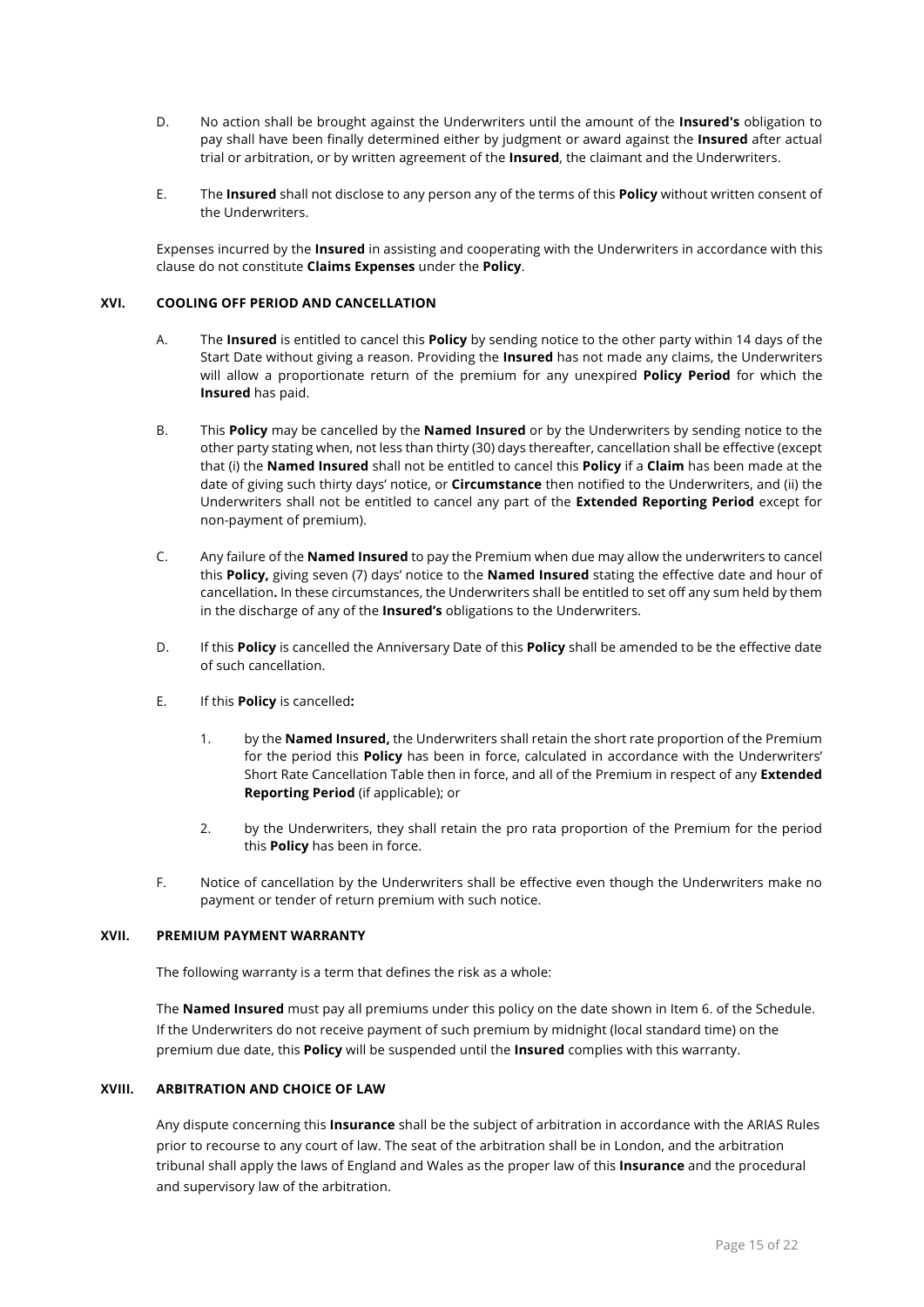### **XIX. MATERIAL ALTERATIONS**

The **Named Insured** must tell the Underwriters as soon as reasonably possible of any material change or changes in circumstances during the **Policy Period** that increases the risk covered and/or any material change in the matters declared to the Underwriters**.** The Underwriters will not provide any indemnity in respect of liability arising from such material change in the matters declared to the Underwriters unless the Underwriters have agreed in writing to accept the altered risk.

### **XX. INNOCENT INSURED**

Whenever coverage under this **Insurance** would be excluded, suspended or lost owing to:

- A. the application of V.**,** Exclusion L., relating to intentional, criminal, dishonest, fraudulent or malicious acts, errors or omissions by any **Insured**; or
- B. non-compliance with any condition relating to the giving of notice to the Underwriters where an **Insured**  is in default solely as a result of the failure of another **Insured** so to comply;

such insurance coverage as would otherwise be afforded under this **Policy** shall remain in effect with respect to those **Insureds** who did not personally participate in, or acquiesce in or remain passive after having personal knowledge of, (a) one or more of the acts, errors or omissions described in any such exclusion, or (b) such failure to give notice;

provided that after becoming aware of such act, error or omission or any failure to give notice, any such **Insured** shall inform the Underwriters immediately in writing of such event, and shall not be entitled to the benefit of this clause if it fails to do so.

### **XXI. EXTENDED REPORTING PERIOD**

- A. If either party cancels or this **Insurance** is not renewed**:**
	- 1. notwithstanding the requirement in Clause XII. A to notify the Underwriters as soon as reasonably practicable, the **Insured** shall have fourteen (14) days from the Anniversary Date of the **Policy Period** to notify the Underwriters of **Claims** made against the **Insured** during the **Policy Period**. Any such **Claim** not so notified will not be payable by the Underwriters under this **Policy**.
	- 2. the **Named Insured** shall have the right, exercisable on written notice within 14 days of such cancellation or non-renewal of the Policy and upon payment of an additional Premium calculated at that percentage shown in Item 7(a) of the Schedule of the total Premium for this **Policy**, to a temporal extension of the coverage granted by this **Policy** for the period specified in Item 7(b) of the Schedule with respect to any **Claim** first made against any **Insured** during the **Policy Period** or **Extended Reporting Period**. Such additional Premium must be received by the Underwriters within thirty (30) days of such cancellation or expiry and if not so received the **Named Insured** shall not have any right to any **Extended Reporting Period**, and if exercised the **Extended Reporting Period** will replace the grace period provided above to the **Insured** to notify **Claims**.
- B. The Limit of Liability for the **Extended Reporting Period** shall be part of, and not in addition to, the Underwriters' Limit of Liability for the **Policy Period**.
- C. The quotation by the Underwriters of a different premium or Deductible or Limit of Liability or changes in the **Policy** language for the purpose of renewal shall not constitute a refusal to renew by the Underwriters.
- D. The right to the **Extended Reporting Period** shall not be available to the **Named Insured** where cancellation or non-renewal by the Underwriters is due to non-payment of Premium or failure of an **Insured** to pay such amounts in excess of the applicable Limit of Liability or within the applicable Deductible or other material breach of this **Policy**.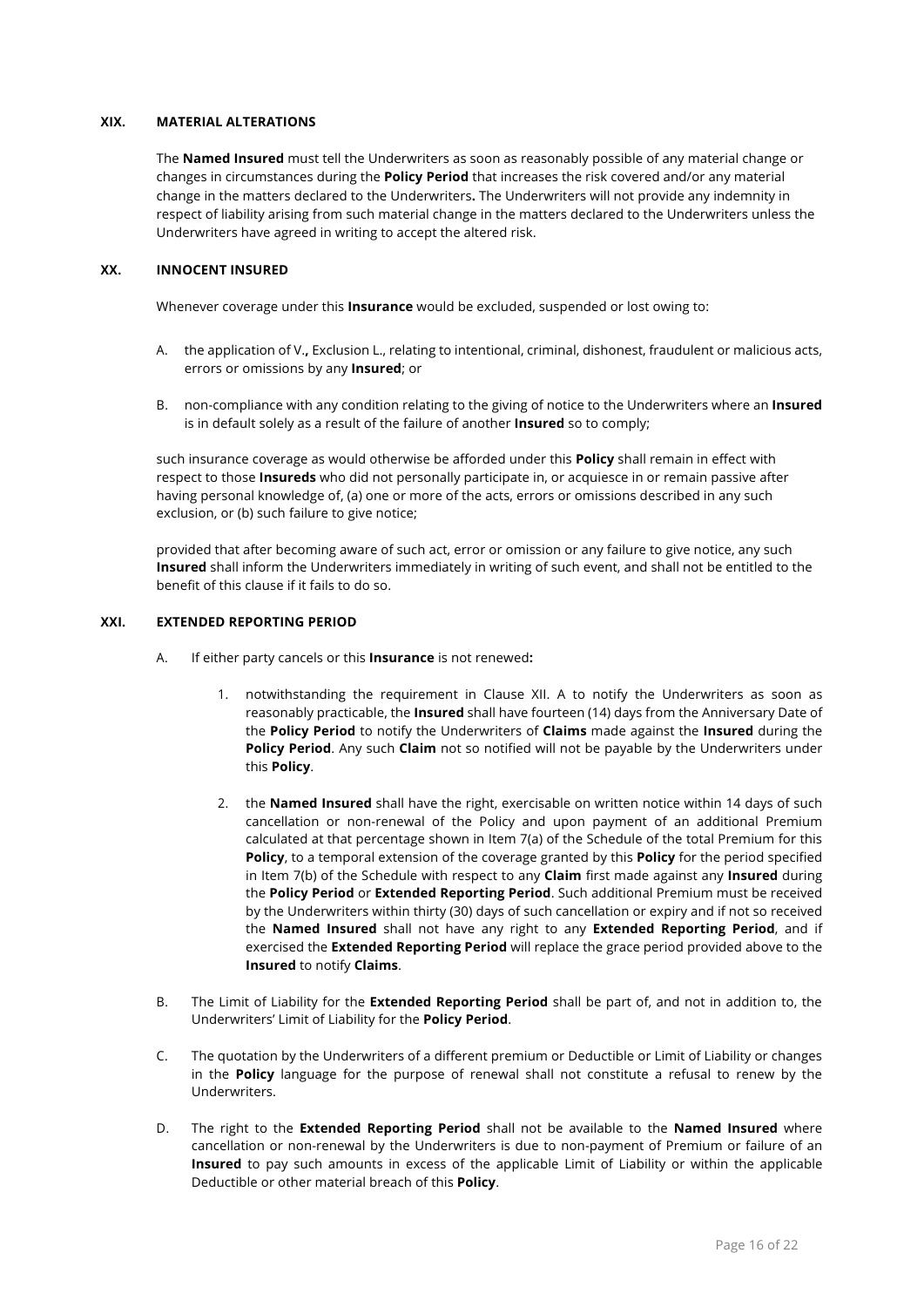- E. All notices and Premium payments with respect to the **Extended Reporting Period** shall be directed to the Underwriters through the entity named in Item 9. of the Schedule.
- F. At the commencement of the **Extended Reporting Period**, the entire Premium shall be deemed earned, and in the event the **Named Insured** terminates the **Extended Reporting Period** prior to its natural expiry, the Underwriters will not be liable to return any Premium paid for the **Extended Reporting Period**.

### **XXII. OTHER INSURANCE**

This **Insurance** shall apply in excess of any other valid and collectible insurance or self- insurance, or of any kind of indemnity including one provided by any medical defence organisation or any similar scheme and available to any **Insured**, unless such other insurance is written only and identified as specific excess insurance over the Limit of Liability of this **Policy**.

If there is any other such insurance at the time of any event giving rise to a **Claim** under this **Policy** the **Insured** shall promptly provide the Underwriters in writing with full details of such other insurance, including the identity of the insurer and the policy number, and such further information as the Underwriters may reasonably require.

### **XXIII. SUBROGATION**

The Underwriters shall be subrogated to the extent of their liability under this **Insurance** to all the **Insured's**  rights of recovery against any person or organisation, and the **Insured** shall execute and deliver instruments and papers and do whatever is necessary to secure such rights. The **Insured** shall do nothing before or after the payment of **Damages** or **Claims Expenses** by the Underwriters to prejudice such rights and shall take all reasonable steps to maintain them including positive action where necessary. The obligations of the **Insured** under this Clause XXIII. shall survive this **Policy**.

Any subrogated recovery shall first be paid to the Underwriters to the extent of any **Claims Expenses** paid by them, with the balance then being paid to the **Insured** for any uninsured loss in excess of the Limit of Liability, then to the Underwriters to the extent they have paid **Damages** in excess of the Deductible, and then to the **Insured** in respect of the Deductible.

Notwithstanding the above the Underwriters may at any time request an assignment from the **Insured** of any cause of action that the **Insured** may have against any third party in respect of which it has been, or appears likely to be, indemnified by the Underwriters, which the **Insured** shall promptly effect.

### **XXIV. MERGERS AND ACQUISITIONS**

- A. If, during the **Policy Period,** the **Named Insured** acquires an entity (including its **Subsidiaries**) or employs or is joined as part of its operations by more than the number of **Medical Practitioners** or Other Staff or purchases assets or acquires liabilities specified in Item 14. and 15. of the Schedule, and
	- 1. the revenues of the acquired entity or such assets or liabilities immediately prior to the date of completion of such acquisition do not exceed 10% of the **Named Insured's** annual revenues or assets respectively as specified in its most recent application for insurance to the Underwriters;
	- 2. the business operations of the acquired entity are of a similar nature to those of the **Named Insured** as specified in such recent application;
	- 3. the total number of **Medical Practitioners** employed by the **Named Insured** does not increase by more than 20% or 15 (whichever is less); and
	- 4. the operations of the acquiring or acquired entity are primarily located in the same country as the **Named Insured**;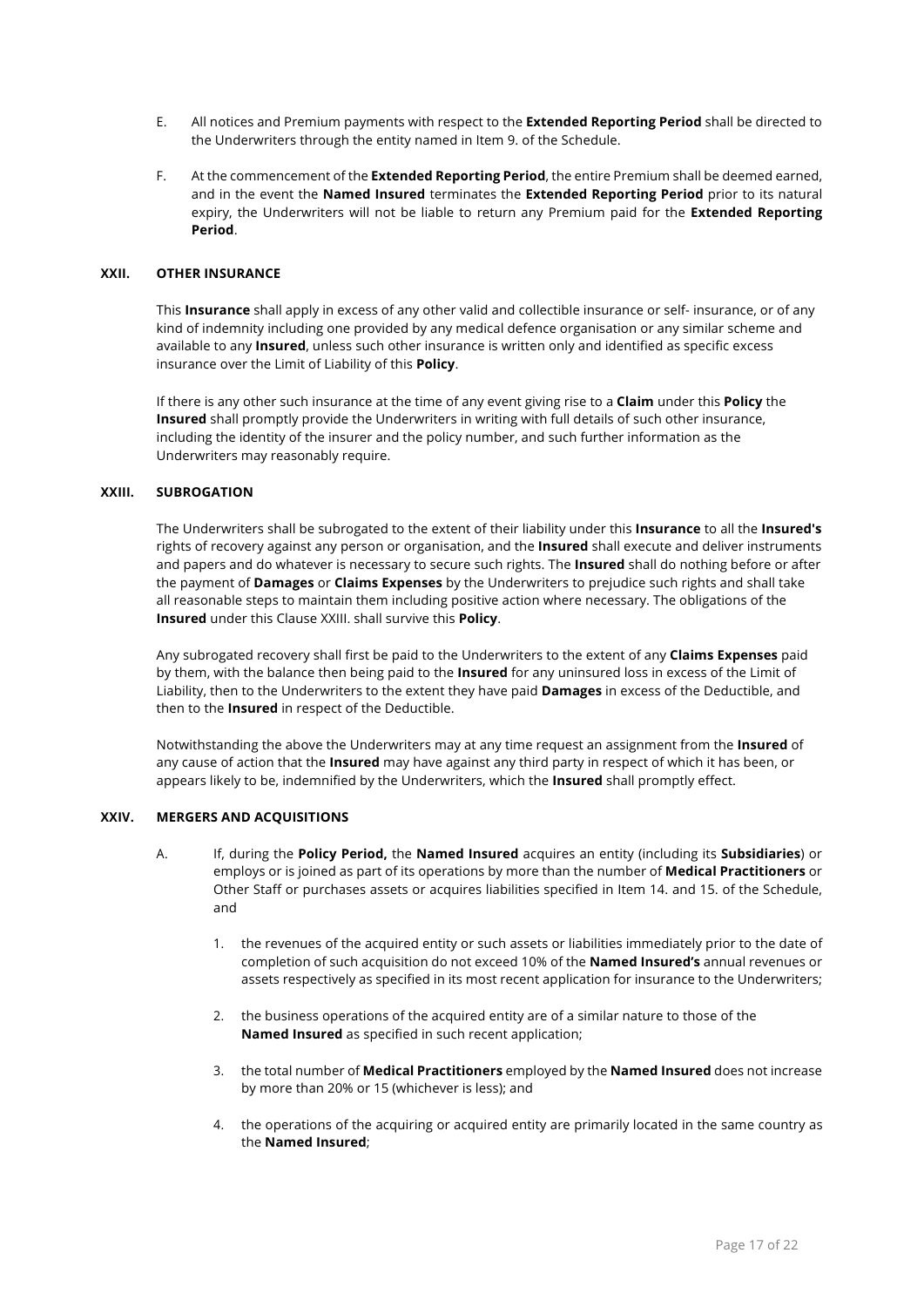then this **Policy** will automatically cover the acquired entity from the date of completion of such acquisition but only for **Malpractice Incidents, Accidents,** negligent acts, errors or omissions, libel, slander, loss of **Documents** or breach of professional confidentiality that take place subsequent to completion of such acquisition. In the event that immediately prior to the date of completion of any such acquisition the total amount of revenues or assets of all acquiring and acquired entities during the **Policy Period** would exceed 25% of the **Named Insured's** annual revenues or assets respectively as specified in such application, Paragraph A above shall no longer apply and any further acquisitions will be subject to Paragraph B below.

B. If during the **Policy Period** the **Named Insured** acquires an entity that does not fall within the criteria detailed in Paragraph A above, or where Paragraph A above no longer applies by virtue of the provision contained in its last sentence, this **Policy** shall not apply after the date of completion of such acquisition and the **Named Insured** shall be required to give written notice to the Underwriters prior to the completion of such acquisition by or of the **Named Insured**, and to negotiate with the Underwriters in respect of the additional premium payable and the imposition of any amended terms and conditions in respect of any insurance similar to that provided hereunder that it may require.

### **XXV. ASSIGNMENT**

The interest hereunder of any **Insured** is not assignable except as requested by the Underwriters, who may at any time request an assignment from the **Insured** of any cause of action that the **Insured** may have against any third party in respect of which it has been or appears likely to be indemnified by the Underwriters.

### **XXVI. SEVERAL LIABILITY**

The subscribing Underwriters' obligations under contracts of insurance to which they subscribe are several and not joint and are limited solely to the extent of his or her individual subscriptions. The subscribing Underwriters are not responsible for the subscription of any co-subscribing Underwriter who for any reason does not satisfy all or part of its obligations.

### **XXVII. CURRENCY**

All Premiums and **Claims** under this **Policy** are payable in the currency stated in Item 11. of the Schedule.

### **XXVIII. DUTY TO MITIGATE**

In the event of any **Malpractice Incident**, negligent act, error or omission, breach of professional confidentiality, any libel or slander or **Inquest,** or any **Circumstance**, the **Insured** shall promptly, at their expense, take all reasonable steps to prevent any other or further **Bodily Injury** or arising out of the same or similar negligent act, error, omission or conditions giving rise to such **Malpractice Incident,** financial loss arising out of the same negligent act, error or omission, damages arising of the same breach of professional confidentiality, libel and slander or **Circumstance**.

### **XXIX. NAMED INSURED AS AGENT**

The **Named Insured** shall be considered the agent of all **Insureds**, and shall act on behalf of all **Insureds**  with respect to the giving of or receipt of all notices relating to this **Policy**, the acceptance of any endorsements to this **Policy**, and the **Named Insured** shall be responsible for the payment of all Premiums and Deductibles.

### **XXX. CONTRACTS (RIGHTS OF THIRD PARTIES) ACT 1999**

The Contracts (Rights of Third Parties) Act 1999 shall not apply to this **Policy** and a person who is not a party to this **Policy** has no rights under the Contracts (Rights of Third Parties) Act 1999 to enforce any term of this **Policy**, unless an **Insured**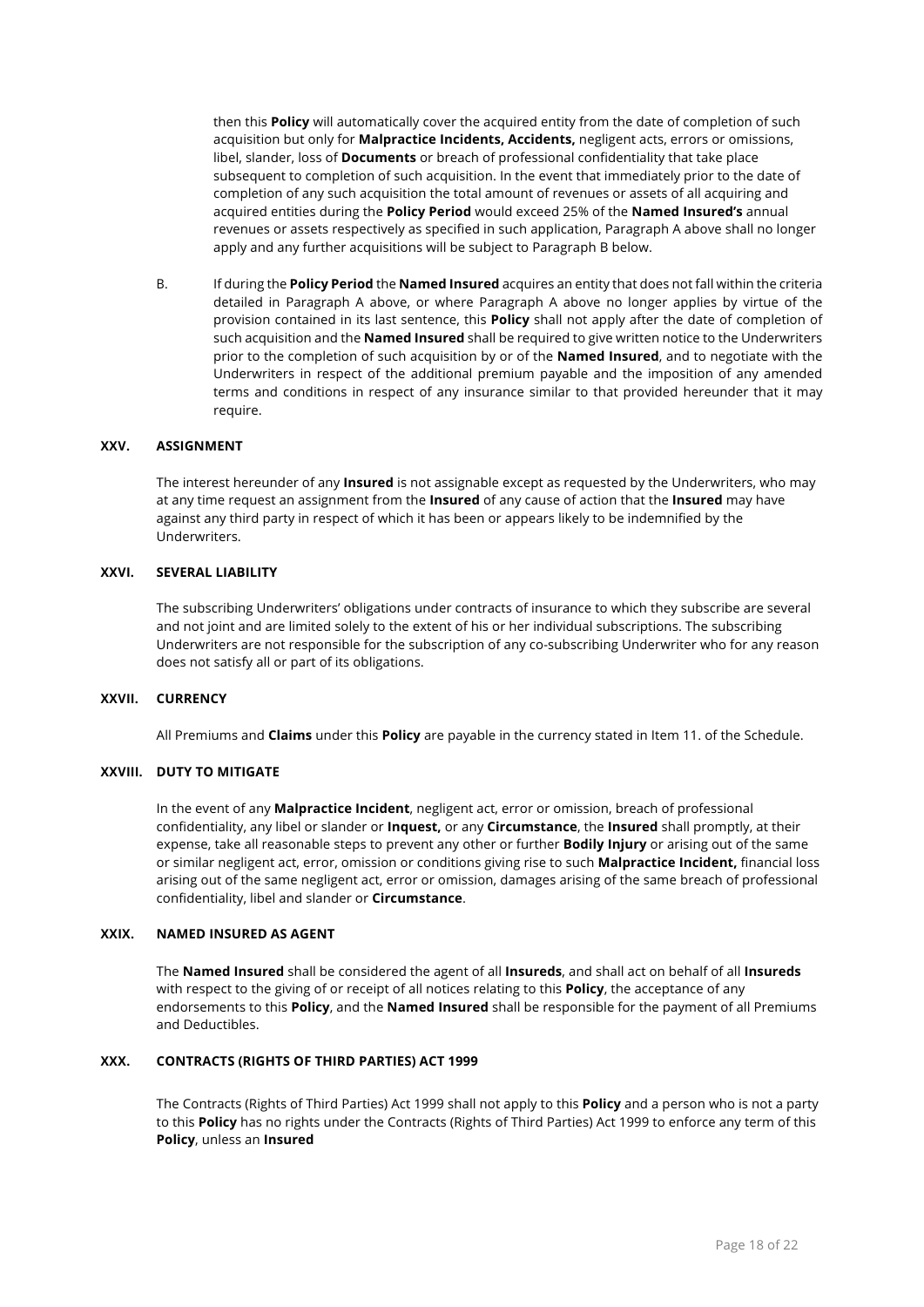### **XXXI. GENERAL CONDITION**

### Throughout this **Policy**:

- C. The singular includes the plural, and the masculine includes the feminine, and vice versa;
- D. "Including" and "include(s)" mean without limitation;
- E. Any obligation or payment owed by the Underwriters shall in every case be subject to the Limits of Liability specified in Item 4. of the Schedule;
- F. Any reference to legislation shall include any similar or equivalent or related foreign, federal, state, provincial or local law, ordinance or regulation, any amendments, and any rules or regulations or executive orders promulgated thereunder, or by agencies or similar bodies thereof;
- G. Any reference to a regulatory or investigative or other state or local governmental body shall include any similar or related agency or body;
- H. Any requirement for notification to the Underwriters or the **Insured** shall be discharged if sent by email to the address specified in Item 9. of the Schedule (or other designated address), if received and there capable of being easily read;
- I. The descriptions in the headings and subheadings of this **Policy** are solely for convenience, and form no part of the terms and conditions of coverage;
- J. All or part of any provision of this **Policy** which is or becomes void or illegal, invalid or unenforceable by a court or other competent body under the law of any applicable jurisdiction shall be deleted. The parties shall use their best efforts to agree a replacement for the provision deleted which achieves as far as possible the same effect as would have been achieved by the deleted provision had it remained enforceable, and if unable to agree such replacement provision shall proceed to arbitration in accordance with Clause XVIII**.**

### **XXXII. COMPLAINTS**

If the **Insured** has any questions or concerns about this Policy or the handling of a **Claim** the **Insured** should, in the first instance, contact

### **Beazley Complaints**

Beazley Group Plantation Place South 60 Great Tower Street London EC3R 5AD

All correspondence should be addressed to the Beazley Complaints Manager. Or by

telephone - 0207667 0623 or by email – beazley.complaints@beazley.com

In the event that the **Insured** remains dissatisfied and wish to make a complaint, it may be possible in certain circumstances for the **Insured** to refer the matter to the Complaints team at Lloyd's.

Their address is:

Complaints Lloyd's One Lime Street London EC3M 7HA Tel No: 020 7327 5693 Fax No: 020 7327 5225 E-mail: complaints@lloyds.com www.lloyds.com/complaints

Details of Lloyd's complaints procedures are set out in a leaflet "Your Complaint - How We Can Help" available at www.lloyds.com/complaints and are also available from the above address.

If the **Insured** remains dissatisfied after Lloyd's has considered your complaint, the **Insured** may have the right to refer his/her/its complaint to the Financial Ombudsman Service.